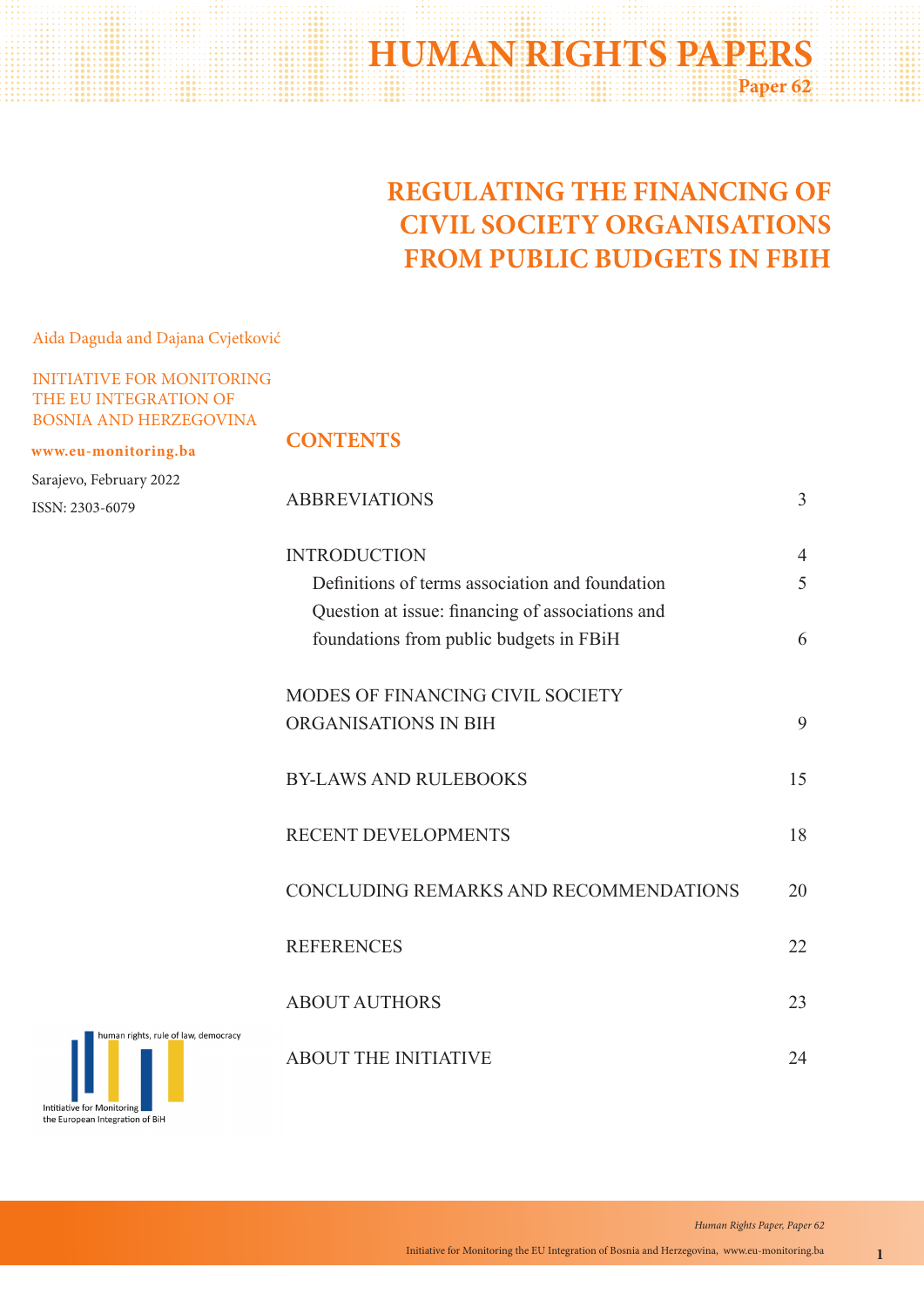Edition *Human Rights Papers* of the Sarajevo Open Centre Publication No. 62

**Title:** Regulating the Financing of Civil Society Organisations from Public Budgets in FBiH

**Authors:** Aida Daguda and Dajana Cvjetković

**Editor:** Dajana Bakić

**Language editing:** Sandra Zlotrg

**Translation:** Translation Services Context o.d.

**Design/Layout:** Lejla Huremović

**Publisher:** Sarajevo Open Centre (www.soc.ba) on behalf of the Initiative for Monitoring the EU Integration of BiH (www.eu-monitoring.ba)

## **On Behalf of the Publisher:** Emina Bošnjak

© Sarajevo Open Centre



*Non-commercial copying, photocopying or any other reproduction of this publication or parts of it is desirable, with the prior written notification to the publisher at: office@soc.ba*

*The contents of this publication are the sole responsibility of its authors.*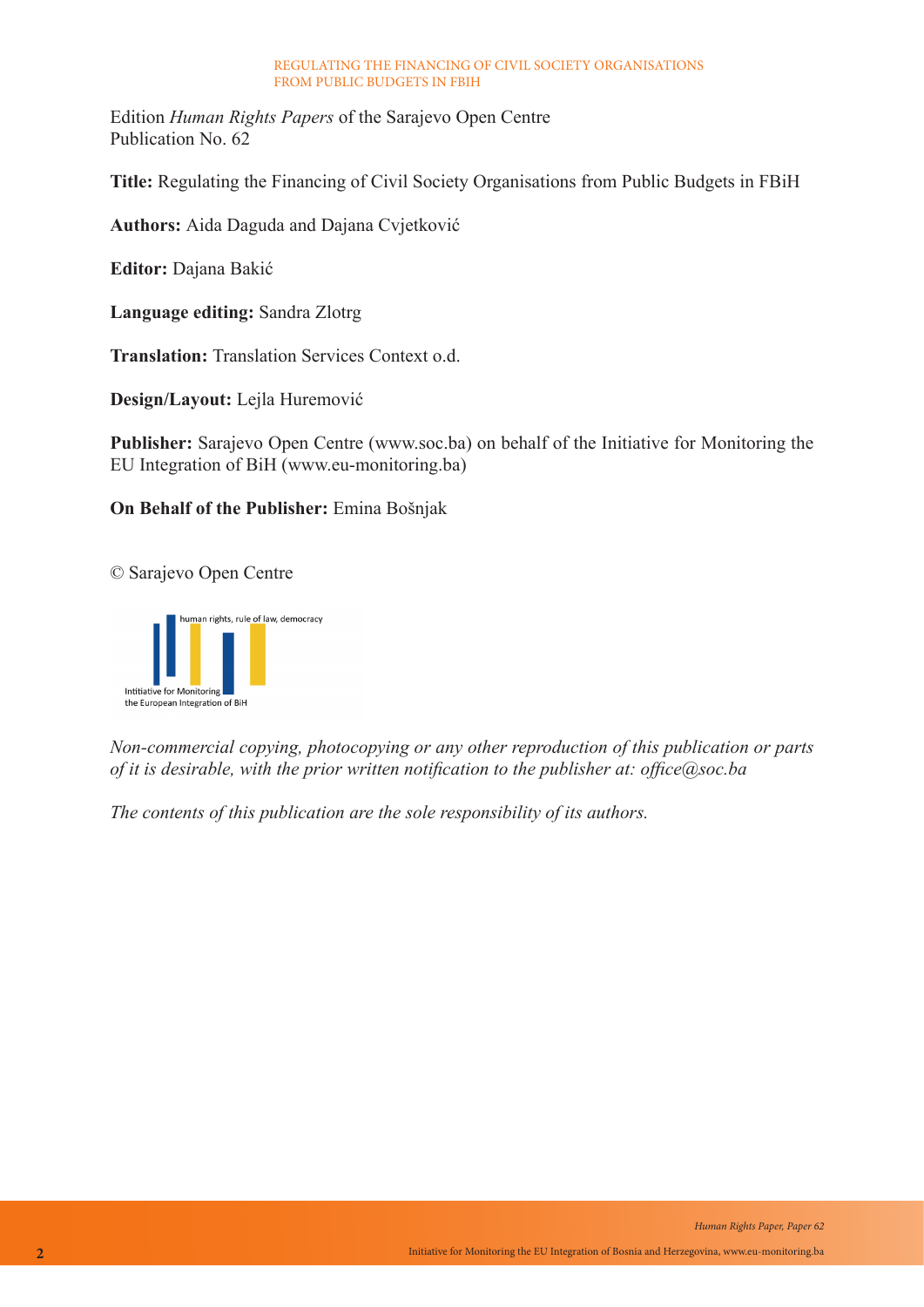## **ABBREVIATIONS**

BD – Brčko District

BiH – Bosnia and Herzegovina

CSO – Civil Society Organisation

EC – European Commission

EU – European Union

FATF – Financial Action Task Force

FBiH – Federation of Bosnia and Herzegovina

FIA – FBiH Financial Intelligence Agency

LSGU – Local Self-Government Unit

RS – Republika Srpska

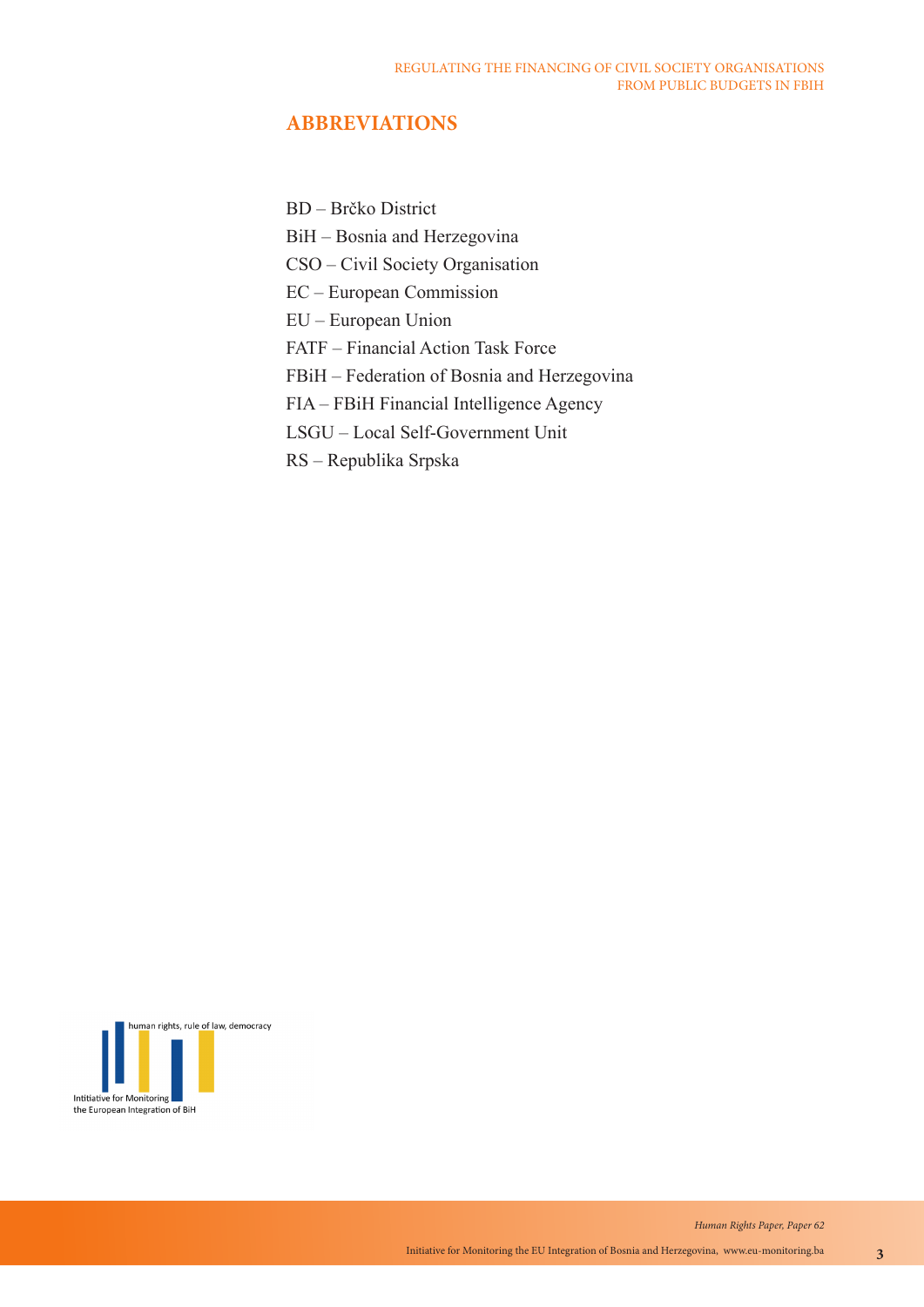## **INTRODUCTION**

The complex administrative structure of Bosnia and Herzegovina makes it impossible to fully comprehend the overall situation in any field, including civil society or, more specifically, associations and foundations. The exact number of registered associations and foundations is impossible to estimate because they can be founded at different administrative levels and entered in separate registers (eighteen of them) in line with the three applicable laws. As of September 1, 2021, there are 27,432<sup>1</sup> registered legal entities (associations or foundations) in Bosnia and Herzegovina, according to the Collective Register of Associations and Foundations of BiH.

The register is kept by the BiH Ministry of Justice and comprises information about all registered associations, foundations and other non-profit organisations, regardless of which competent authority registered them or under which law. Unfortunately, the Register does not accurately reflect the current situation in the sector for a variety of reasons, including: irregular updating of data by competent authorities, lack of control over the validity of data, inconsistent standards in the selection of associations and foundations, and lack of common selection criteria. Furthermore, a major issue is that the laws clearly specify the obligations and responsibilities of associations and foundations, failure to which the closing/shutdown of associations and foundations is contemplated. The method of control over the fulfilment of legal obligations is not defined, making it impossible to determine whether registered legal entities perform their obligations, and consequently suspend or close the association or foundation due to unfulfilled obligations such as holding regular annual meetings, submitting annual financial reports, and so on.

human rights, rule of law, democracy Intitiative for Monitoring the European Integration of BiH

One of the fundamental issues is the uneven interpretation of the definition of associations and foundations, which results in different interpretations of legal provisions, relevance of the requirements for founding associations in relation to the mission, vision and goals

<sup>1</sup> There is an evident decrease in the number of newly registered associations and foundations. 2,894 associations and foundations were registered in 2018, 1734 in 2019, and only 237 in the period 2020- 2021.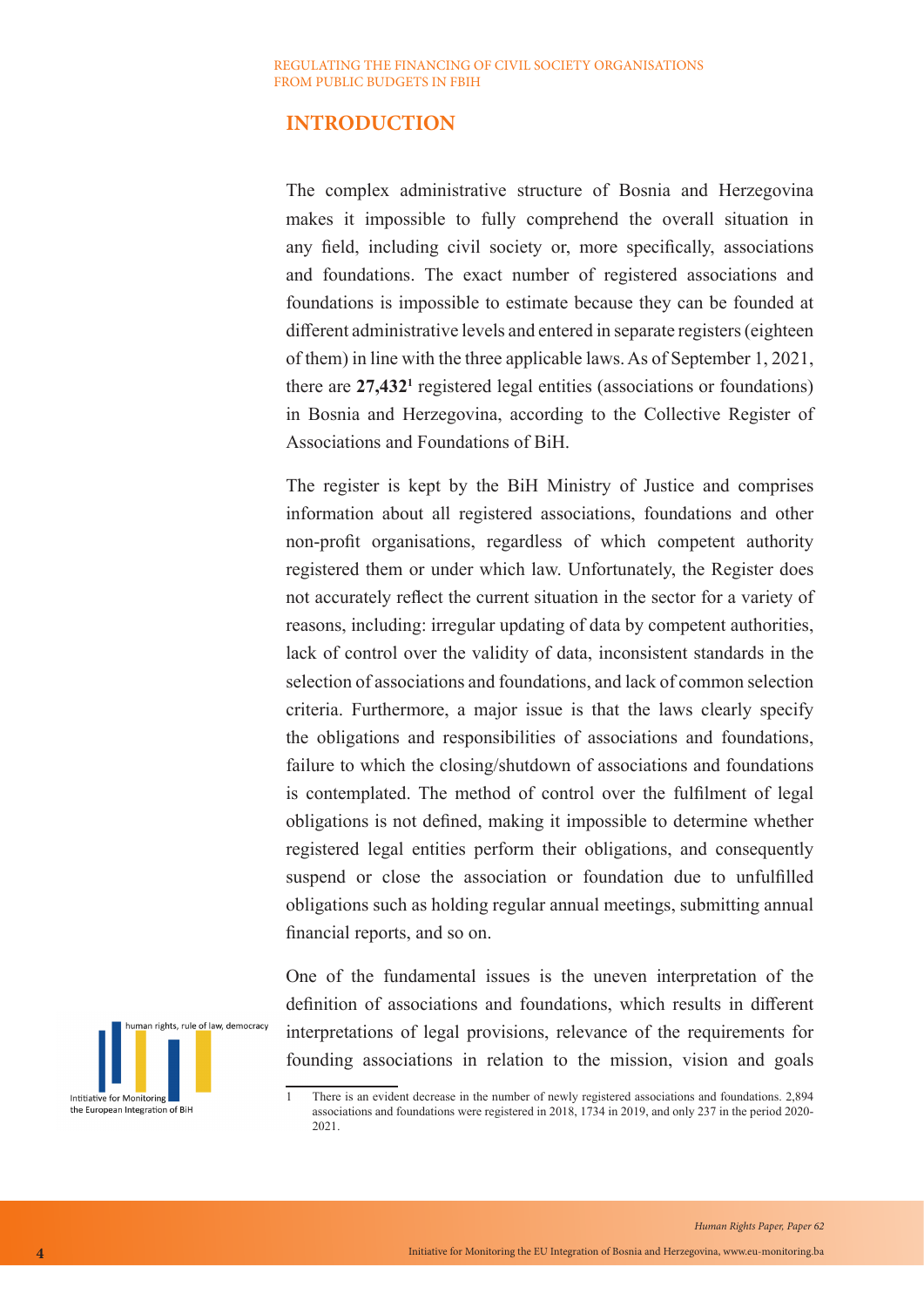presented in the statute, and different interpretations of possible practices, that is, ways of doing business, which allows for the establishment of various legal entities under the veil of the Law on Associations and Foundations, while at the same time acting as limited liability companies or other legal entities that have a purely commercial purpose, or are registered for political or religious purposes. Statistics, records, and databases, on the other hand, are based on varied interpretations of the definitions of association and foundation, making it hard to compare them and draw reliable conclusions. For example, in its 2020 Annual Review of Financial Performance Indicators of Associations and Foundations in the Federation of BiH, the FBiH Financial Intelligence Agency included all those registered under the Law on Associations and Foundations in FBiH and BiH, but also those registered under other laws such as the Law on Political Parties. In the aforementioned review, there are associations, but also political parties and some other agencies that cannot be defined as associations or foundations.

### **Definitions of terms association and foundation**

Much of the problem originates from how the law is applied, i.e., from a superficial rather than a society-oriented interpretation. Both the BiH Law on Associations and Foundations and the FBiH Law on Associations and Foundations define two types of organisations in the same way:

#### *Article 2*

*1. An association, as defined by this Law, is any form of voluntary association of three or more physical and/or legal persons established in order to improve and accomplish common or public interests or goals, in accordance with the Constitution and the law, whose basic statutory purpose is not to generate profit.*

*(...)*

 *5. A foundation is a legal person, without its own membership, intended to manage certain property for the accomplishment of public or common interests. A foundation becomes a legal person when it is registered as provided in this Law.*

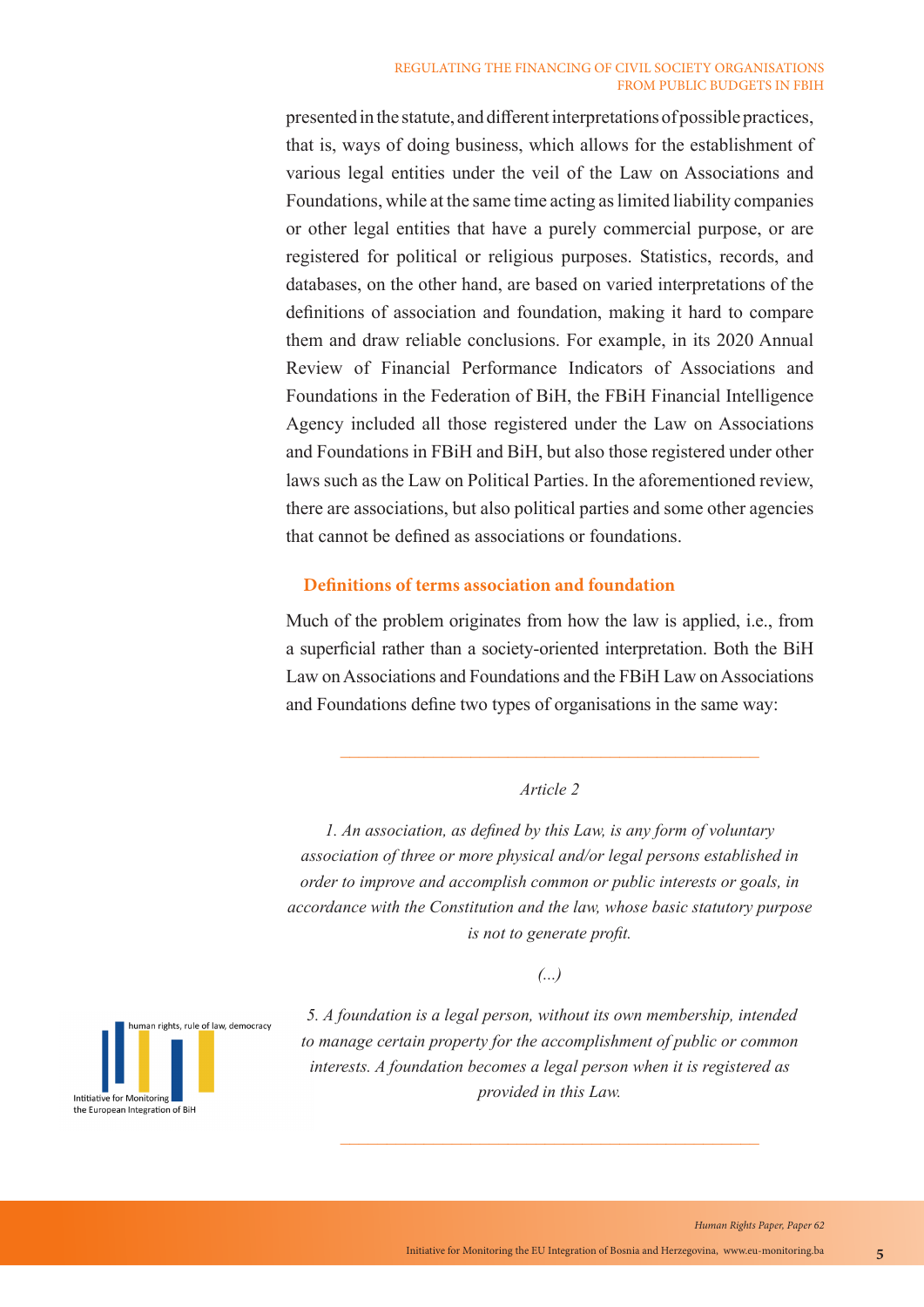This document exclusively pertains to associations and foundations registered under two laws: the BiH Law on Associations and Foundations and the FBiH Law on Associations and Foundations, both of which define associations and foundations in the same way.

## **Question at issue: financing of associations and foundations from public budgets in FBiH**

The civil sector in BiH is numerous yet significantly underdeveloped, with a proclivity for substantial but also financial degradation. The fact that it is impossible to determine which levels of government and in what amounts finance a number of associations and foundations, demonstrates the complexity of the issue of financing associations and foundations from the public budgets in FBiH. However, previous research and established indicators can contribute to clarify the boundaries of a rather blurry image of financing and the relationship between government and public institutions with associations and foundations.

A major issue continues to be the lack of a unified framework for the distribution of public budget funds to organisations and foundations, as well as the lack of a centralised data monitoring system, i.e., the process of allocating, distributing and spending/implementing projects with clear outcomes in the community and target groups. This situation allows public budget funds to be allocated non-transparently every year, without adequate rules and procedures, allowing funds to be distributed in a way that benefits organisations that are favourable or well connected with the ruling parties, while neglecting organisations' competencies and relevance.

This approach reduces the space available for the operation of organisations and foundations established with the goal of contributing to the development of society and the state, and which operate in line with statutory provisions in a professional, transparent, and independent manner. According to international documents, increasing barriers to the financing of organisations and foundations from public budgets leads to a reduction and threat to civic space, which is one of the most dangerous factors restricting organisational activities, civil society development, and democracy.<sup>2</sup>



<sup>2</sup> OPINION: Financing of Civil Society Organisations by the EU [own-initiative opinion], 2017. European Economic and Social Committee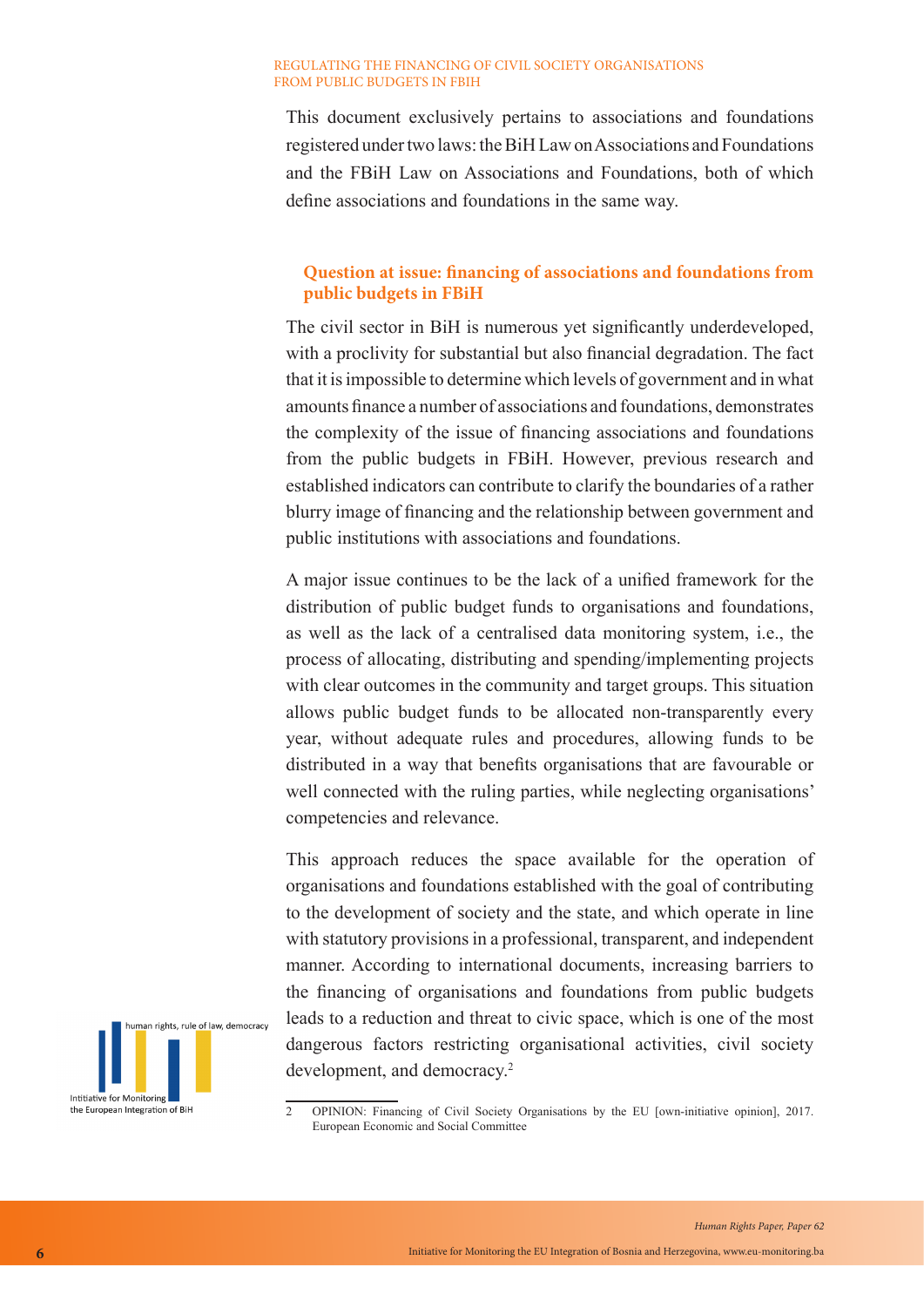It is crucial to note that prior research shows considerable allocations from public budgets for associations and foundations, with an annual value over **100 million BAM**, putting the state at the top of the list of the most important donors in BiH. According to prior research findings, this sum is largely made up of allocations at the local level (municipal), accounting for 62% of the overall amount, followed by 25% from the cantonal level and only 6% from the state level.<sup>3</sup> The majority of funds are allocated for war-related associations and sports associations (54.1%), with just 34.4% remaining for the growth of civil society (11.5 percent), marginalised groups, and other key areas.

This amount is not surprising given the decentralised management system and the fact that more than **350 institutions** (administrative units) allocate funds to organisations and foundations, including 156 municipalities and cities, 10 cantons, 150 ministries, 3 entity and Brčko District governments with more than 30 ministries, and the Council of Ministers with 9 ministries and agencies.

Quantitative analysis for 2012, as well as previous years, revealed that the state allocates significantly more funds to the non-governmental sector than international donors. Out of BAM 100,006,470.48, allocated for the non-governmental sector in BiH in 2012, BAM 57,602,954.51 were allocated at the FBiH level, BAM 30,538,566.15 at the RS level, BAM 11,189,949.15 at the BD BiH level, and BAM 675,000.00 at the BiH level.<sup>4</sup> The aforementioned amount was unevenly distributed in 2012, with 38.9% allocated to sports organisations, 15.2% allocated to veterans' and disabled people's associations and related organisations, 11.5% allocated to CAs/NGOs focusing on providing social services/ social protection of citizens, and 34.4% allocated to other types of CAs/NGOs. Aside from the uneven distribution of public budget funds and the lack of a strategic foundation for such activity, a major issue is the lack of a framework for transparent and meaningful financing of organisations and associations, as determined in the European Commission's Analytical Report:



<sup>3</sup> http://civilnodrustvo.ba/media/26210/pismo-glava-izdvajanja-vladinog-sektora-za-nevladin-sektoru-bosni-i-hercegovini-za-2012-godinu.pdf

<sup>4</sup> Analiza pravnog, institucionalnog i fisklanog okvira za organizacije civilnog društva u BiH (The Analysis of Legal, Institutional and Fiscal Framework for Civil Society Organisations in BiH), 2014. Centre for Civil Society Promotion.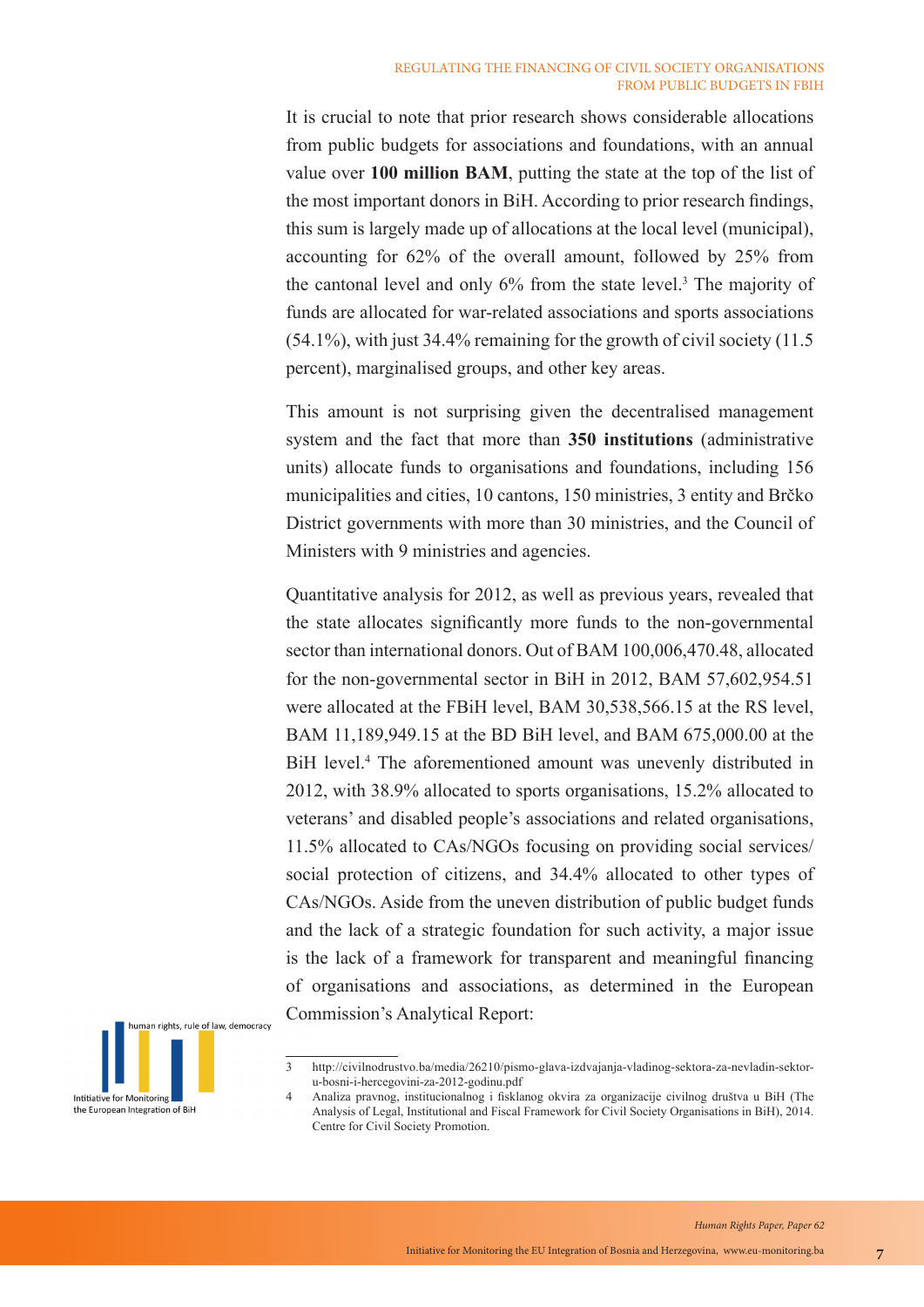*"Only some municipalities have a legal framework for transparent funding of civil society organisations on the basis of clearly defined criteria and monitoring and evaluation tools. The distribution of public funds to civil society organisations is not fully transparent and systematic. Public funding calls and, in some cases, the results of selections, have been publicly available, but certain mechanisms for distribution of funds are not legally binding and were not fully implemented. Overall, Bosnia and Herzegovina needs to ensure a framework for the transparent funding of civil society organisations."<sup>5</sup>*

The current model of financing associations and foundations from public budgets is unfavourable for associations and foundations, as well as for government (typically ministries and municipalities) and the overall development of civil society, according to an analysis of the situation in the civil sector and previous research. Specifically, this method of allocating funds makes it difficult to contribute to the positive development of civil society.

The reasons for this are a lack of specific criteria for the allocation of funds, a lack of clearly set principles and rules, and a lack of a defined purpose to be achieved with providing financial support to associations and foundations. "This process involves too much politics and lobbying and no planned and systematic analysis. Added to this, there is no monitoring of the projects' implementation that could prove the success or failure of the projects, or lead to improvements in funding allocation in following years. All this has resulted in less trust in the relevant government institutions, their work and methods of fund allocation. Large amounts of money are wasted, while the effectiveness of the projects and their broader impact are never assessed. Moreover, it is unlikely that BIH, or even any other economically more stable and stronger country, can afford to allocate such large amounts of money without any evaluation or efficiency assessment of projects they fund and their effect on society."6



<sup>5</sup> Analitički izvještaj: Mišljenje Komisije o zahtjevu Bosne i Hercegovine za članstvo u Evropskoj uniji, str. 22.

<sup>6</sup> https://osfbih.org.ba/images/Progs/00-16/PDFP/pdfp\_09/bos\_selma\_o\_agovic\_full.pdf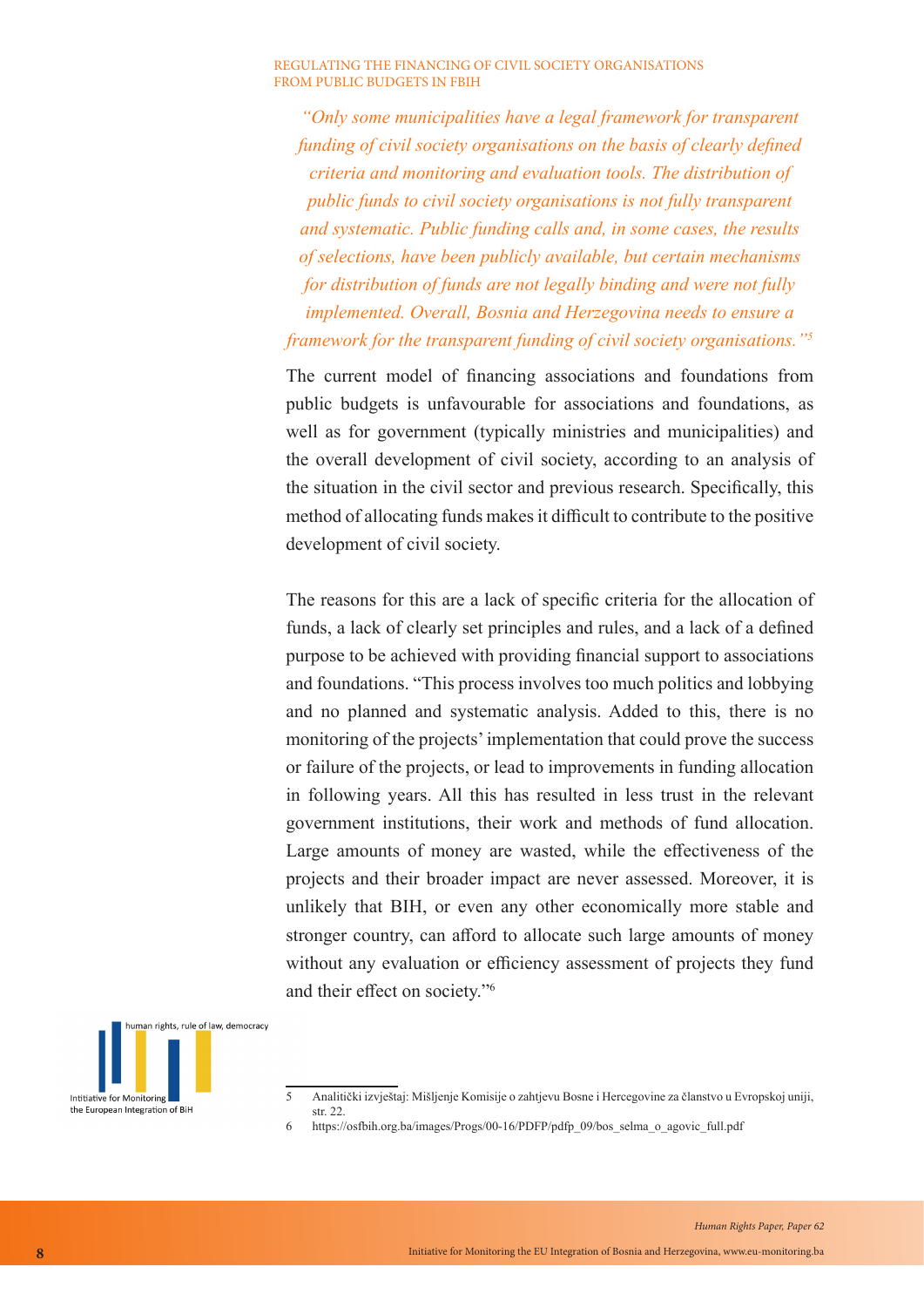## **MODES OF FINANCING CIVIL SOCIETY ORGANISATIONS IN BIH**

"There are currently three modes of financing CSOs from the public institutions' budget funds. These are: strategic, long-term, and contract. The first two modes are far better for CSOs as they ensure continual and systematic funding of organisations, while the contract presents a transfer of the government institutions' competencies to CSOs in cases when those institutions have no capacity to provide certain services stipulated by laws and regulations."<sup>7</sup> Each of the three modes of financing has its advantages and represents the best approach in certain circumstances, but only if they are directed by high professional standards, strategic documents and goals, and are implemented in a transparent and accountable manner.

Budgets of institutions in BiH are adopted in accordance with the **Law on Financing of Institutions of BiH**, which regulates the preparation, adoption, execution, accounting, reporting and supervision of the Budget of Bosnia and Herzegovina, the single treasury account at the level of Bosnia and Herzegovina, and the investment of public funds, as well as the principles, system, and harmonisation of financial management and control in the institutions of Bosnia and Herzegovina. Budgets of institutions in FBiH are adopted in accordance with the FBiH Law on Budgets, which regulates the planning, preparation, approval, and execution of the budget of the Federation of Bosnia and Herzegovina, the budgets of cantons, cities and municipalities, and financial plans of extrabudgetary funds, budget principles, borrowing, guarantees and debt management, public investment programme, fiscal responsibility rules, accounting, reporting, supervision, and audit of the budget and other budget beneficiaries.



The law envisions the development of programmes that will allow line ministries, cantons, and municipalities to allocate funds in accordance with strategic goals, and a particular indent establishes responsibility for achieving goals and making good use of funds. "z) A statement of responsibility for achieving the institution's goals is a statement in 7 Ibid

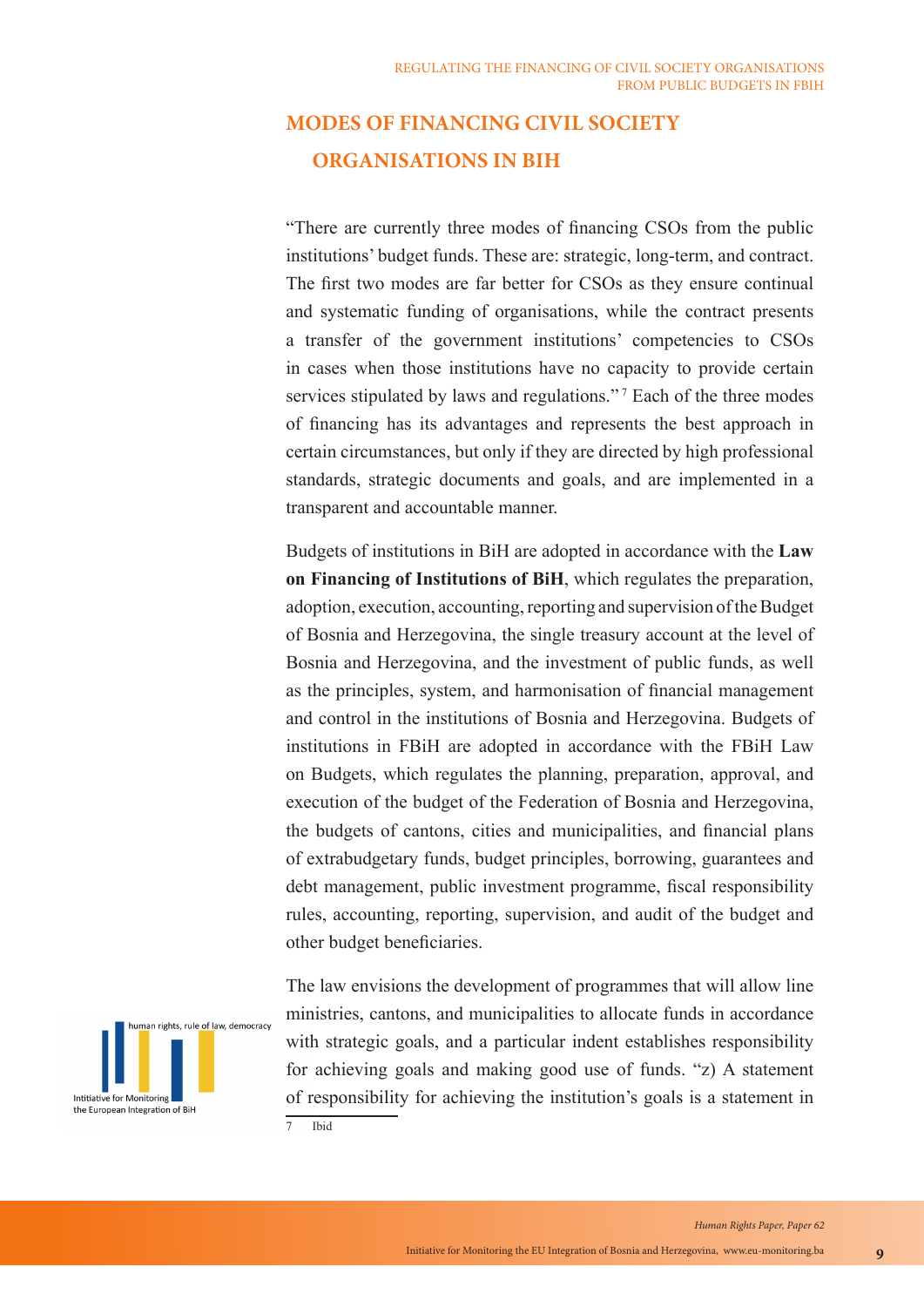which the head of the institution confirms that during the fiscal year, they ensured the intended, purposeful, and legal use of funds approved by the institution's budget to achieve established goals, as well as the economical, efficient, and effective functioning of the financial management and control system". Article 8 of this law also defines the content of the budget, which must include: a) revenues and expenditures; b) explanations, and it is intended that within the explanations, grants for non-governmental organisations be described and envisaged; c) current assets; d) annexes, etc.

The Law on the Budget of the Institutions of BiH and International Obligations for 2020 defines a grant amount of more than 7 million BAM for non-profit organisations, although this figure includes all non-profit organisations, not just associations and foundations. Furthermore, Article 10 of the Law, Current Grants and Transfers, defines obligations for the following: "Co-financing of cultural institutions projects in Bosnia and Herzegovina", "International cultural cooperation", "Support to technical culture and innovation in Bosnia and Herzegovina", "Co-financing of sports events", "Programmes for preparation of projects and potential candidates for funds from the H2020 fund", "Co-financing of projects of non-governmental organisations in the field of HIV and tuberculosis prevention in BiH" and "Grant for realisation of bilateral cooperation projects in the field of science based on international agreements".

In addition to the specified obligations for financial support, there is also an obligation that (3) Budget users whose budget funds for current grants are approved must notify the user of the obligation to report on the intended use of allocated funds. Budget users, through whom these grants are realised, are required to submit a report on the intended use of these funds in their periodic reports within the deadlines prescribed by Article 22 of the Law on Financing, based on reports of end users of current grants. (4) Budget users with planned current grants and transfers are required to obligate end users of current grants and transfers to include the gender aspect when allocating current grants and transfers and reporting on the intended use of funds.



However, the question of how and who controls the allocated funds, as well as how the results and achieved goals are measured, arises.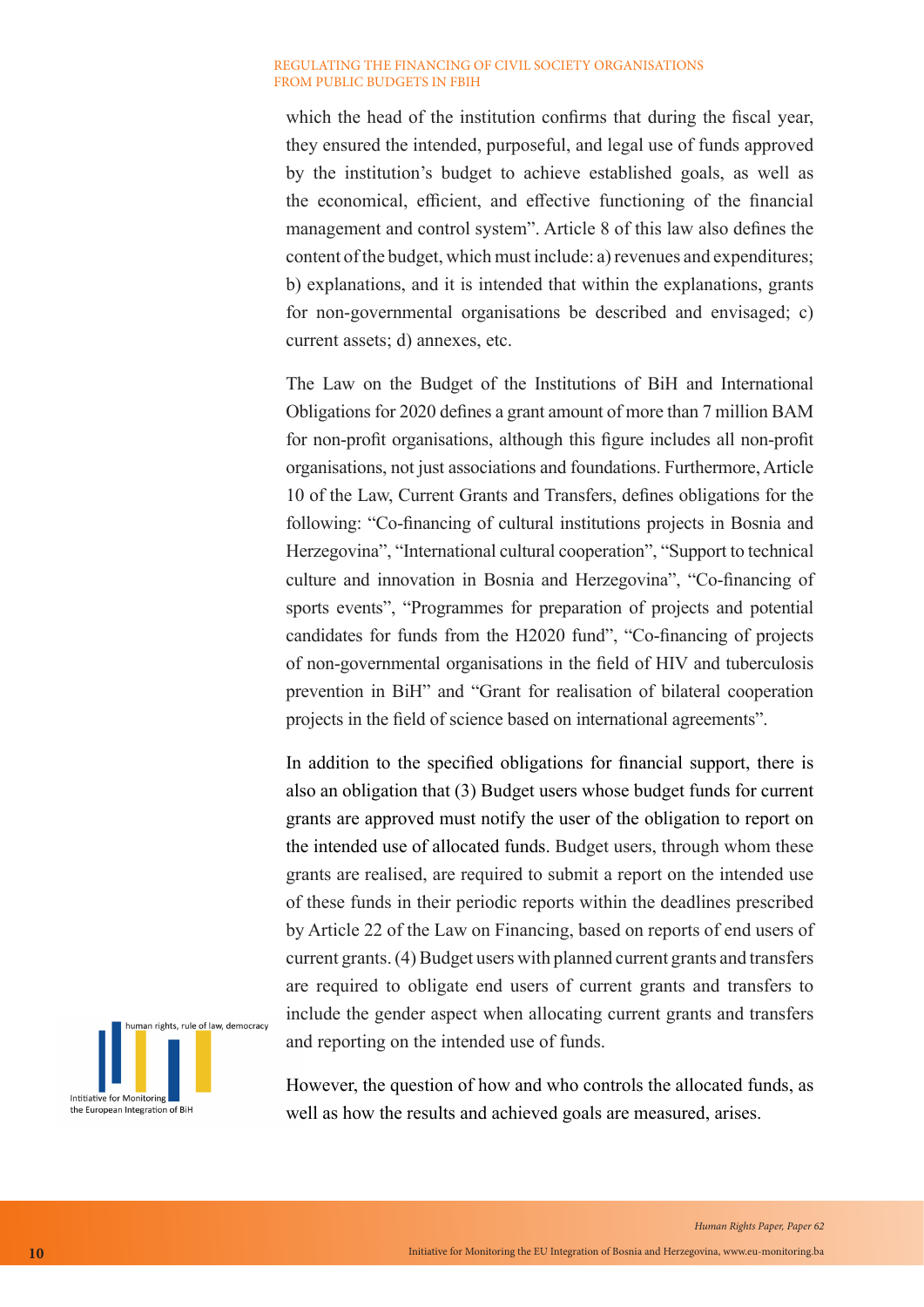In the midst of so many examples of bad practice, it is especially important to highlight rare examples of good practice. The BiH Ministry of Foreign Trade and Economic Relations, for example, has unified the application form as well as the form for reporting on the use of allocated grant funds, significantly simplifying the application process for applicants and justifying the use of allocated funds.

It is worth noting that the BiH Ministry of Civil Affairs is the only state ministry that has demonstrated a link between grant allocation and strategic document goals. The **Law on Budgets in the Federation of Bosnia and Herzegovina** regulates the planning, preparation, approval, and execution of the budget of the Federation of Bosnia and Herzegovina, the budgets of cantons, cities and municipalities, and financial plans of extrabudgetary funds, budget principles, borrowing, guarantees and debt management, public investment programme, fiscal responsibility rules, accounting, reporting, supervision, and audit of the budget and other budget beneficiaries. Article 11 outlines expenditures, and grants for associations and foundations fall under the category of "current transfers and other current expenditures". This law also applies to organisations as extrabudgetary users, but only to those organisations that provide and perform public services and are governed by separate regulations.

Both laws provide for the allocation of a portion of the public budget for certain programmes and activities of associations and foundations. This principle applies to entity budgets as well as cantonal budgets in the FBiH, where CSOs receive a substantially bigger share of civil sector funds. Municipalities adopt their budgets in accordance with the statute's requirements, which may contain the planned funds for certain entities or programme activities of organisations and associations. In addition to budget intended funds, there is a mechanism in place to allocate funds from the current budget reserve through by-laws (decisions of executive authorities or administrative bodies), which is considered an interventional use of funds, i.e., on an as-needed basis.



It is important to emphasise that all levels of government can decide on the strategic, long-term and contractual financing of associations and foundations.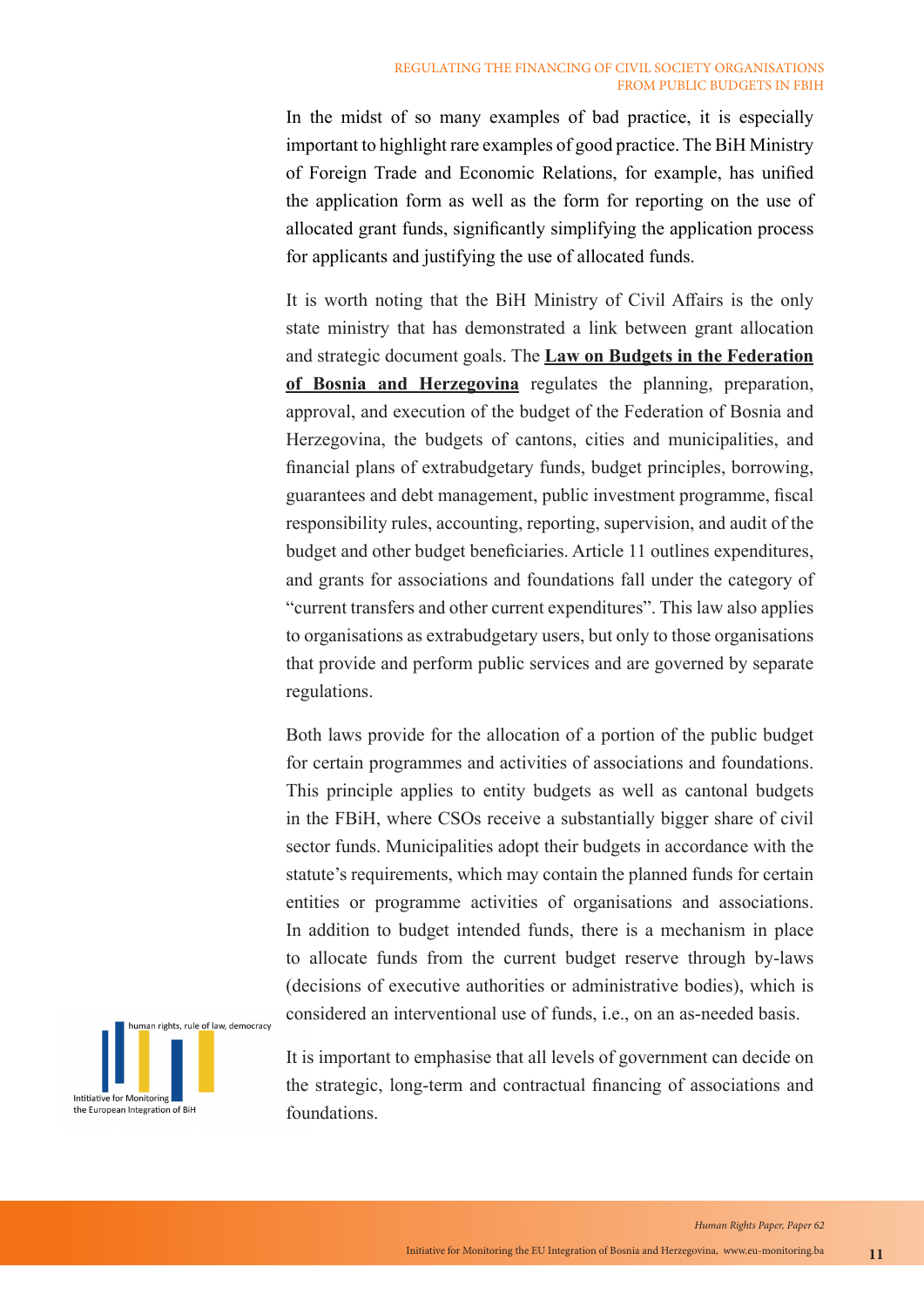Strategic financing means planning the budget in accordance with the strategic documents of the body that prepares the budget, so that certain programmes are implemented by associations and foundations in accordance with their expertise and presented project proposals. It is necessary to establish common criteria and rules for this type of financing, as well as to ensure the competitiveness and development of civil society through the publication of public calls, criteria for selecting the best projects, and methodology for monitoring and evaluation of funded projects and programmes. Although progress has been achieved, and some municipalities apply the principles of transparent financing of organisations, according to the EC Analytical Report, greater transparency and equal access of all levels of government to the allocation of public budget funds is required. Some ministries and municipalities prefer to co-finance projects and programmes of associations and foundations, citing unfounded arguments that granted funds are less likely to be misused in this way.

A lot of resources and efforts are invested in order to provide an adequate model of transparent, uniform, and fair financing of organisations and foundations from public budget funds. Local authorities have a responsibility to work transparently and adopt responsible policies, and we certainly mean transparent spending of budget users' money, which includes the process of open and fair allocation of funding intended for local organisations. Municipalities allocate the majority of funds, and thus play the most important role in the development and sustainability of civil society in BiH. "On the other hand, it is encouraging that 68% of municipalities/cities in BiH publish calls for allocation of funds to local CSOs once or twice a year, and that some have adopted decisions that clearly define the methodology of allocation (criteria, selection of commissions, selection methods, etc.)"8 In accordance with the Law on Associations and Foundations, the Council of Ministers adopted the Rulebook on Criteria for Financing and Co-financing Projects in Areas of Public Interest Implemented by Associations and Foundations. The Rulebook was adopted in 2019 and clearly outlines the procedure for publishing the call, wording of the public call, criteria, method of



<sup>8</sup> Transparentnost i prakse lokalnih vlasti pri dodjeli javnih prostora, finansiranju i drugim oblicima saradnje sa OCD, dopunjeno izdanje 2020 (Transparency and Practices of Local Authorities in the Allocation of Public Spaces, Financing, and Other Forms of Cooperation with CSOs, Updated Edition 2020), CCI ACED, p. 29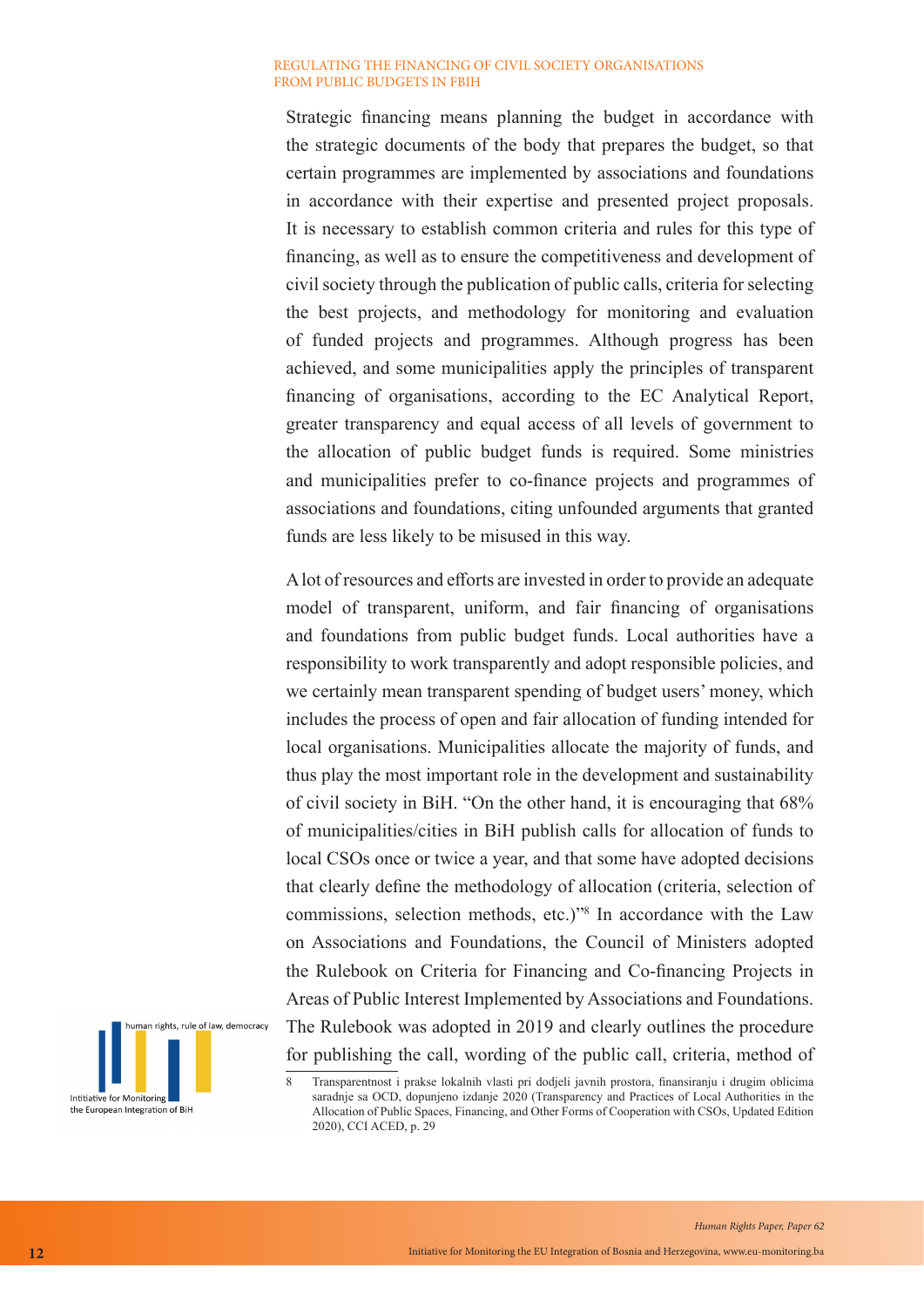selection, required documentation, and project application forms in its annexes.

Another method of financing the work of associations and foundations provided by the Law is long-term financing of programmes and projects of public interest. It is important to emphasise here that programmes and projects of public interest are adopted by the institutions of Bosnia and Herzegovina, as stipulated in the Article 13 of the Law on Associations and Foundations of BiH, and represent rounded and thematically clearly defined activities whose implementation improves the quality of life of individuals, i.e., the development of the social community: Paragraph (3) "Institutions in Bosnia and Herzegovina shall enter into contracts with associations for the implementation of programmes or projects of public interest based on a public call, i.e., competition"; Paragraph (4) "Association's activities of public interest are those that contribute to the promotion of: human rights, rights of persons with disabilities, protection of children with developmental disabilities, rights of national minorities, equity and equality in combating discrimination, protection from violence, activities of children and youth, combating various forms of addiction, developing volunteerism, humanitarian activities, social protection, environmental protection, nature protection, protection of human health, arts, education, culture and all other activities that can be considered acts of public interest by their nature."; Paragraph (5) "An association that has received funds for the implementation of programmes or projects of public interest submits a report to the funder and informs the public through its website."; Paragraph (6) "An association that has received funds for the implementation of programmes or projects of public interest in the implementation of programmes or projects may enjoy tax, customs, and other benefits in line with specific regulations."; Paragraph (7) "The Council of Ministers of Bosnia and Herzegovina shall, at the proposal of the Ministry, adopt a by-law regulating the criteria for the development and implementation of programmes and projects of public interest that may be implemented by associations".



Furthermore, association or foundation may, within the scope of its statutory activities, be entrusted by law to perform public competencies. "If an association or foundation which performs public competencies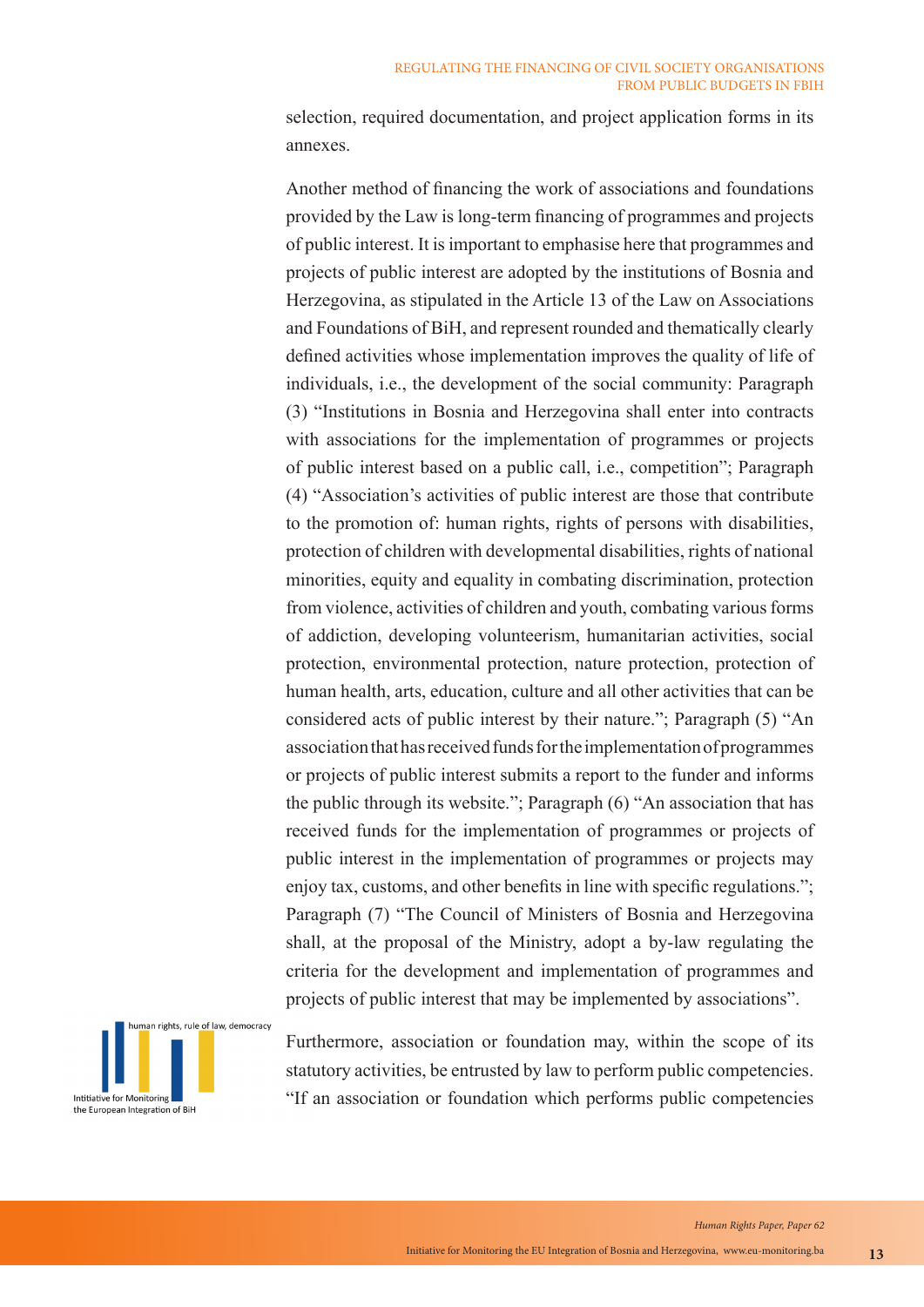does not exercise entrusted activities in accordance with its duties, the competent supervisory administrative body shall notify in writing the management board of the association or foundation to that effect, propose measures to remedy perceived deficiencies and other measures falling within the scope of its competencies and duties. The activities referred to in paragraph 1 of this Article shall be exercised in accordance with the provisions on public competencies of the Law on Administration of the Federation of Bosnia and Herzegovina ("Official Gazette of the Federation of BiH", 28/97), which relate to public competencies."

The Law, on the other hand, contemplates the potential of declaring an association as an association of public or special significance, and states that criteria for granting status as well as transferring public competencies to the association must be established. Although the criteria for declaring an association of public significance have not been adopted, the authorities that make such decisions reach their conclusions based on ad hoc criteria and accessible documentation. One example is the Decision on Determining the Special Significance for the City of Sarajevo of the Association "Education Builds BiH", which was adopted on the initiative of Mayor Benjamina Karić on June 2, 2021, and is based on Article 26 of the Statute of the City of Sarajevo. The example from 2017 when the Municipal Council of Novo Sarajevo passed a Decision on the Criteria, Conditions and Methods of Determining Veterans' Associations with Status of Special Interest and Social Importance for the Municipality of Novo Sarajevo, stating that the status of veterans' association of special interest and social importance can be obtained by an association whose activities exceed the interests of its members, if it is intended to meet the needs of citizens of the local community in the field of veteran - disability protection and resolve the membership status issues. Article 4 defines the application paperwork required, and Article 5 defines the criteria by which the above-mentioned basic requirement cannot be measured.



The third type of financing associations and foundations is contractual, which involves the transfer of competencies. This is a relatively unusual instance, but it is used in practice on occasion. For example, the Ministry of Security of BiH, through a contract, authorises the association to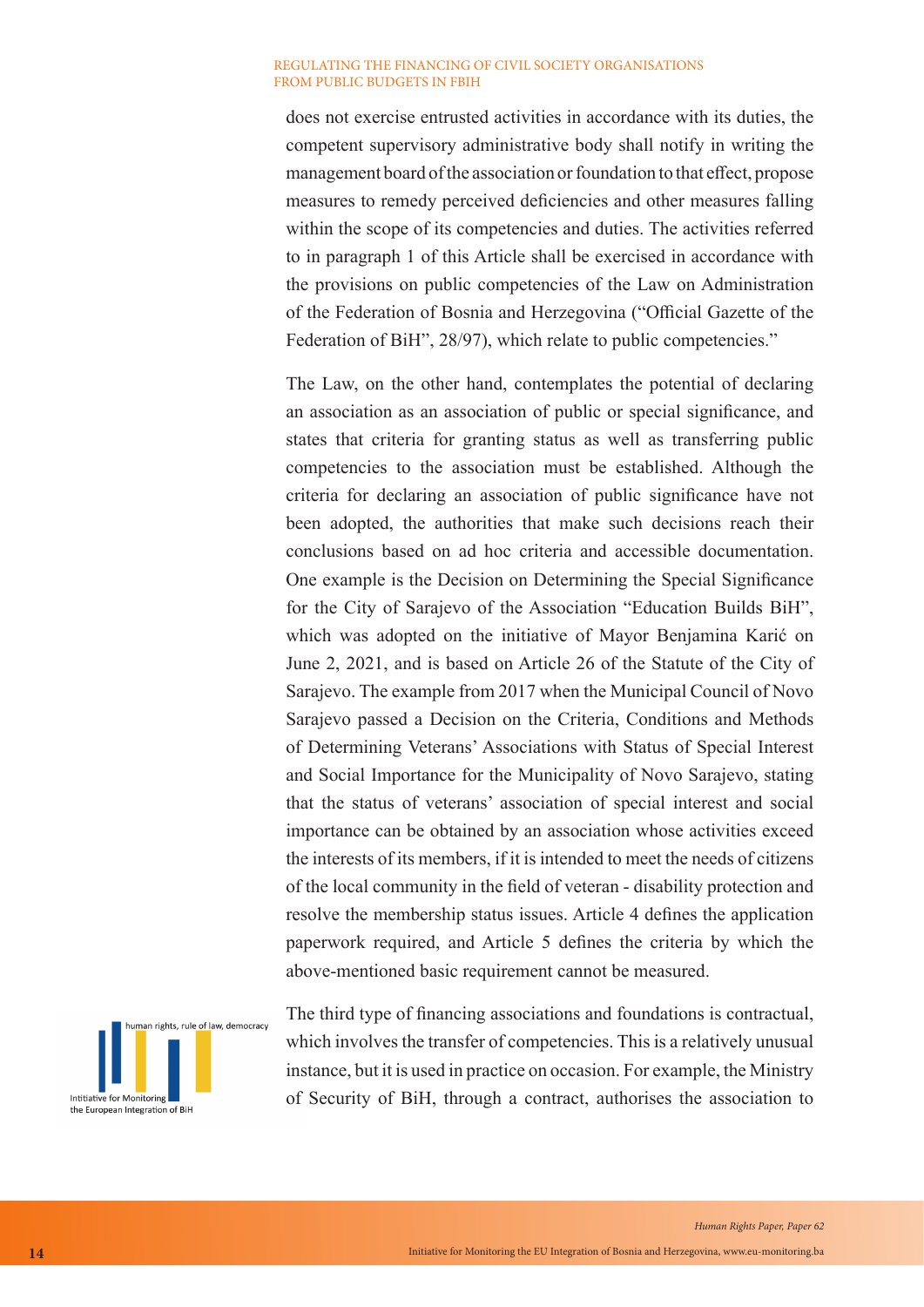provide services to women victims of violence or human trafficking. This type of financing is characterised by non-transparent allocation of funds without a public call, project application, or any control over the use of funds.

## **BY-LAWS AND RULEBOOKS**

The most important by-laws regarding the financing of associations and foundations in the FBiH are listed below:

**Rulebook on Criteria for Financing and Co-financing Projects in Areas of Public Interest Implemented by Associations and Foundations**, based on Article 56a paragraph 2 of the Law on Associations and Foundations of Bosnia and Herzegovina (Official Gazette of BiH, 32/01, 42/03, 63/08, 76/11, 94/16), Article 17 of the Law on the Council of Ministers of Bosnia and Herzegovina, (Official Gazette of BiH, 30/03, 42/03, 81/06, 76/07, 81/07, 94/07, 24/08), at the proposal of the Ministry of Justice of Bosnia and Herzegovina, was adopted by the Council of Ministers of Bosnia and Herzegovina, at its 176th session, held on August 5, 2019. This rulebook prescribes general principles, criteria, and procedure for allocating and contracting funds from the budget of Bosnia and Herzegovina for projects in areas of public interest implemented by associations and foundations, as well as the manner of exercising control over the expenditure of allocated budget funds and other issues relevant for planning, financing, and co-financing of projects in areas of public interest implemented by associations and foundations, unless otherwise specified in a separate regulation. Institutions at the state level have shown interest in this rulebook, but an analysis of its implementation has yet to be completed.



The FBiH Ministry of Finance published **Guidelines on minimum standards for the allocation of budget funds through transfers and subsidies in the Federation of Bosnia and Herzegovina** in February 2018, which is a significant step forward in regulating this area at the FBiH level.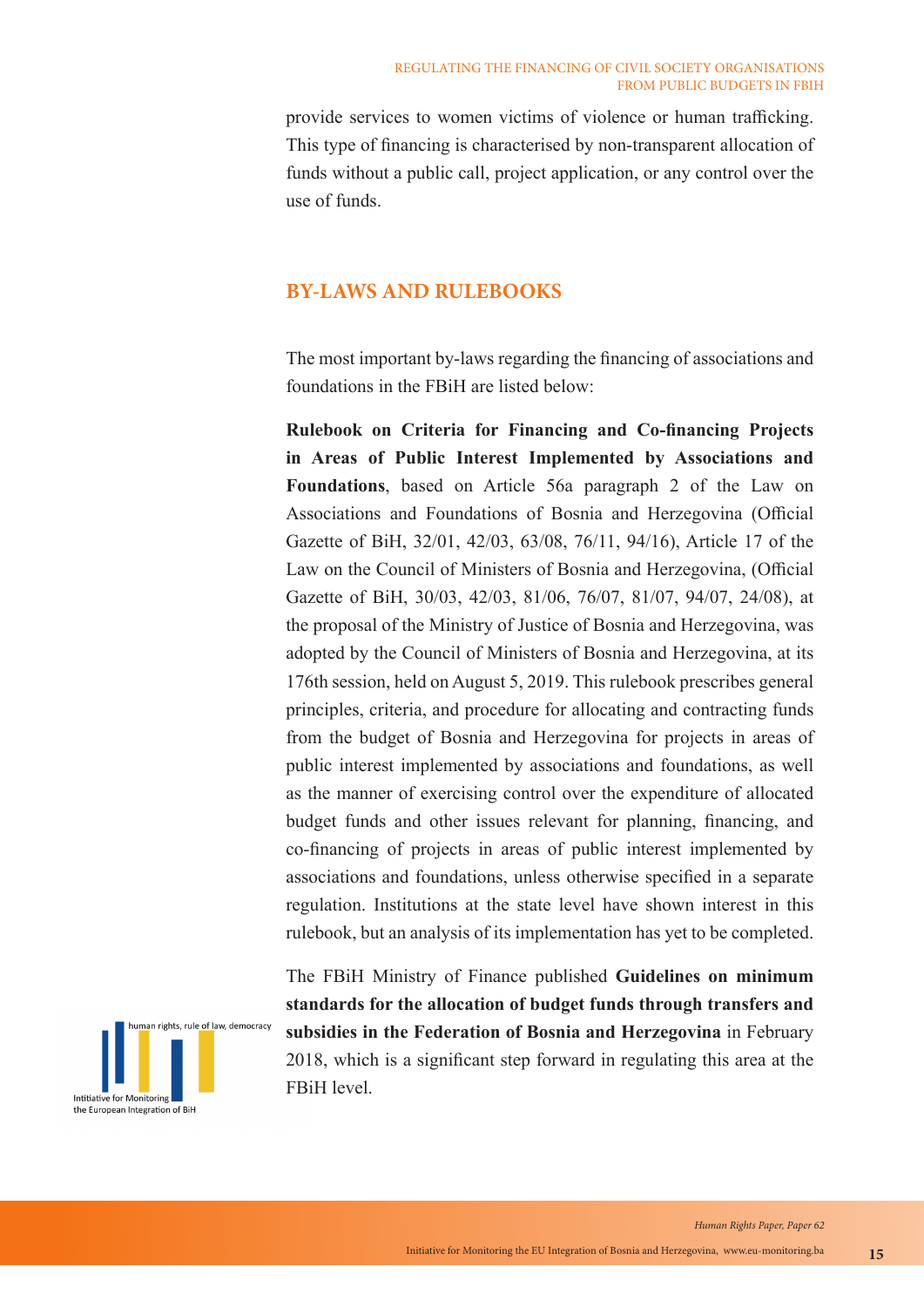There are numerous documents at the lower levels that regulate the allocation of funds to associations and foundations. For example, at its 42nd session held on November 22, 2011, the Government of the Sarajevo Canton passed a **Decree on the criteria for financing programmes and projects of non-profit organisations and associations that are financed/co-financed from the budget of the Sarajevo Canton.**  This Decree determines the general and special criteria for financing programmes and projects of non-profit organisations and associations that are financed/co-financed from the budget of the Sarajevo Canton, the procedure for submitting applications for funds, the procedure for appropriating funds, and the procedure for controlling the spending of funds by associations.

Another example of similar documents at the municipal level is the **Rulebook on the allocation of funds from the budget of the City of Živinice for financing projects and programmes of nongovernmental organisations and associations and reporting on spent funds**, adopted by the mayor of Živinice at the end of 2019. This Rulebook determines the procedure, selection and financing of programmes and projects of non-profit and non-governmental organisations and associations with headquarters in the City of Živinice (and outside the city if budgeted) whose projects are fully or partially implemented in the city of Živinice, as well as monitoring the use of allocated funds.

Although it is not a by-law, it is worth noting that on March 13, 2014, the Government of the Federation of BiH passed a Decision adopting a "Methodology for transparent financing of projects of civil society organisations in accordance with European Union standards (LOD methodology)". At the time, the FBiH Government recommended that the LOD methodology be adopted and applied to lower levels of government - cantons and local self-government units. The adoption of this decision is the outcome of several months of activity through which the Association of Municipalities and Cities of the FBiH, with the help of the LOD III project, consulted with relevant FBiH ministries and made recommendations that were well received by the FBiH Government. As explained, the aim of the LOD methodology is to provide clear

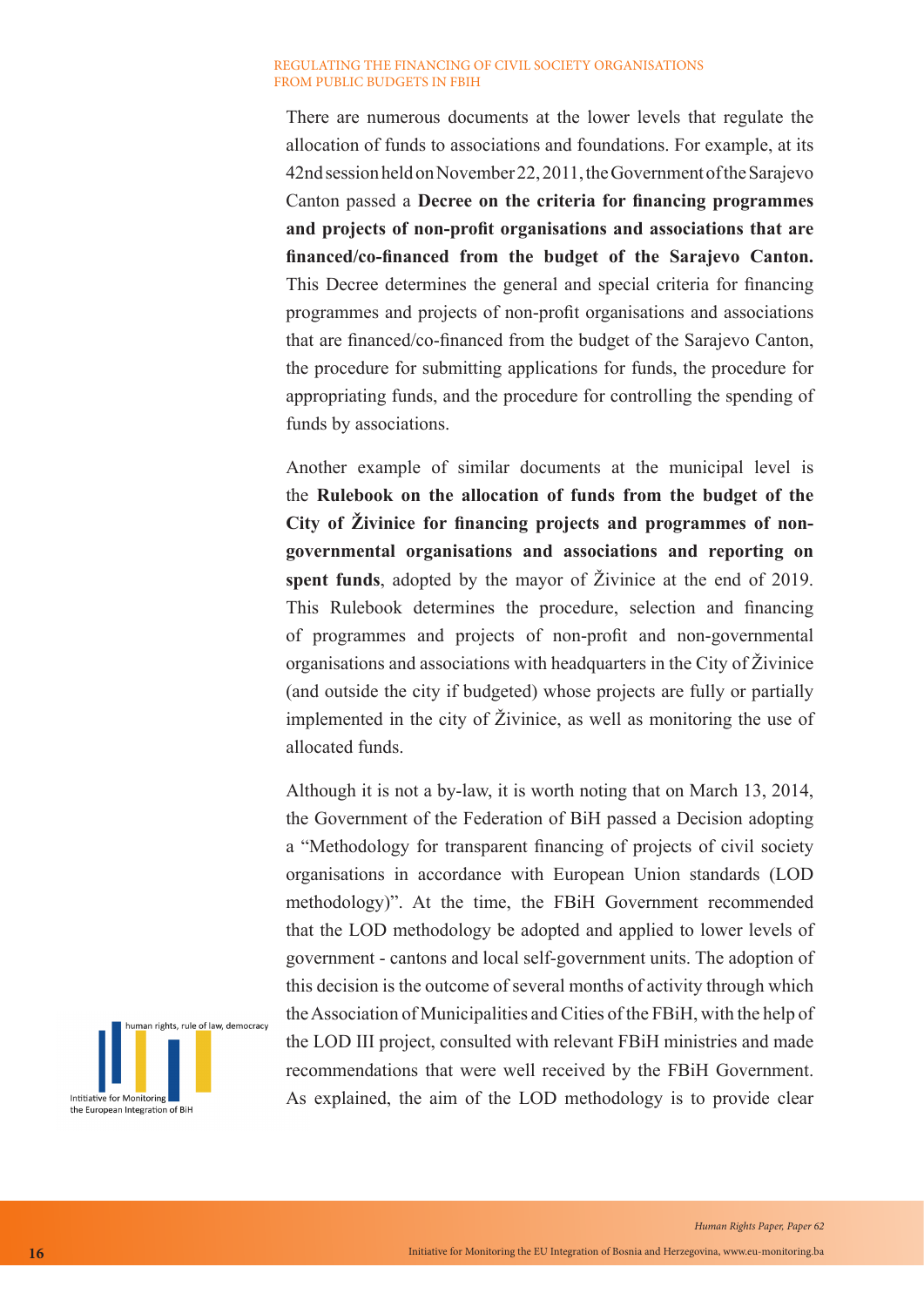procedures for the transparent allocation of funds to civil society organisations (CSOs), while also ensuring the strengthening of mutual trust. Most importantly, proper use of LOD methodology contributes to the achievement of government development goals by optimising the usage (efficient and effective spending) of funds allocated to civil society organisations.

It is not essential to provide additional budget funds for the implementation of the Methodology, and the FBIH ministries of justice and finance are in charge of monitoring the implementation of the Decision. It is unknown whether these institutions are actually monitoring the implementation of the Decision, but research was conducted in 2020 as part of the ReLOaD project. Specifically, the Association of Municipalities and Cities of Republika Srpska and the Association of Municipalities and Cities of the Federation of Bosnia and Herzegovina conducted an analysis of the practices of 21 partner local self-government units (LSGU) in Bosnia and Herzegovina in the field of Transparent Financing of Civil Society Organisations (CSOs) from the LSGU budget. The analysis showed that most LSGUs continue to allocate up to 30% of budget funds through a competitive and project approach, but there is a visible trend of increasing the share allocated in this manner. Five LSGUs use this method to allocate more than 50% of funds. Ten partner LSGUs raised allocations for CSOs in 2019 compared to the previous year, while others lowered their allocations. Partner LSGUs are increasingly using a competitive approach in the allocation of funds to sports and veterans' organisations. In some LSGUs, the so-called linear allocation of funds is used, in which all projects, i.e., organisations that applied for the call, receive funds, and a lesser or greater correction to the requested amount is made to allow distribution to all applicants. Positive efforts are also being made by partner LSGUs to increase the practice of supervising and monitoring the implementation of CSO projects through standardised reporting forms, field visits to activities, and direct communication with beneficiaries.<sup>9</sup> It is clear that this practice has not fully taken hold, and that it is primarily used for the distribution of budget funds combined with UNDP project funds.



<sup>&</sup>quot;Najbolje prakse jedinica lokalne samouprave u okviru ReLOaD projekta" (Best Practices of Local Self-Government Units within the ReLOaD Project), October 2020, ReLOaD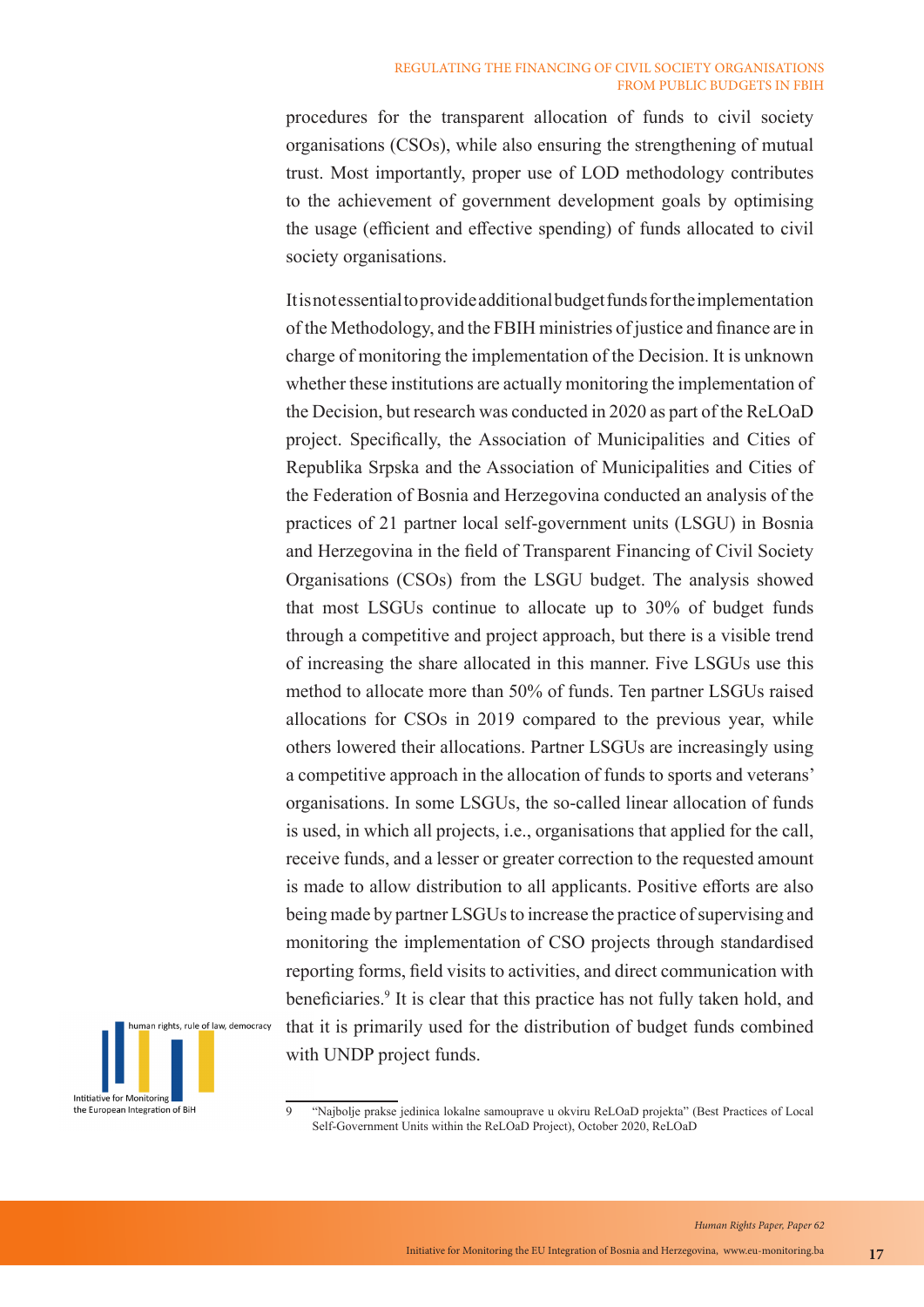## **RECENT DEVELOPMENTS**

The FBiH Ministry of Justice, in cooperation with UNDP in BiH, is carrying out activities aimed at improving the normative framework for the establishment and operation of civil society organisations in BiH, within the project Enable and Manage more Beneficial Civil Society EMBRACE, funded by the Government of the Kingdom of Norway.

In its initial phase, the EMBRACE project includes, among other things, the preparation of a Regulatory Impact Assessment (RIA), which would regulate the social area in question covered in this introduction and would, according to current regulations in the territory of FBiH, represent a set of steps in terms of defining the problem and determining the goals that the proposed regulation seeks to achieve.

The FBiH Law on Associations and Foundations does not specify the conditions, manner, dynamics, or responsibilities for CSO financing, particularly from budget funds and funds from other authorities. Such shortcomings have, among other things, brought our country into the special focus of international organisations, primarily Moneyval and the FATF, which concluded after a series of evaluation visits to our country that CSOs in BiH are extremely vulnerable legal entities within the social problem of money laundering and terrorist financing, which is recognised in the world today a first-rate international problem. In this regard, BiH is tasked with improving the entire set of legal regulations, based on which the fight against money laundering and terrorist financing would be more effective and easier.

In June 2021, the FBiH Ministry of Justice opened a public consultation on its website<sup>10</sup> with two documents available:

- Impact assessment of the financing of civil society organisations in the Federation of Bosnia and Herzegovina
- Form for conducting an abbreviated regulatory impact assessment (RIA)

In this manner, the FBiH Ministry of Justice, in contact with civil society organisations, sought to share findings from the subject analysis and gain support for further steps towards the final drafting of the Law 10 https://www.fmp.gov.ba/bs/news-reader/poziv-za-javnu-raspravu.html

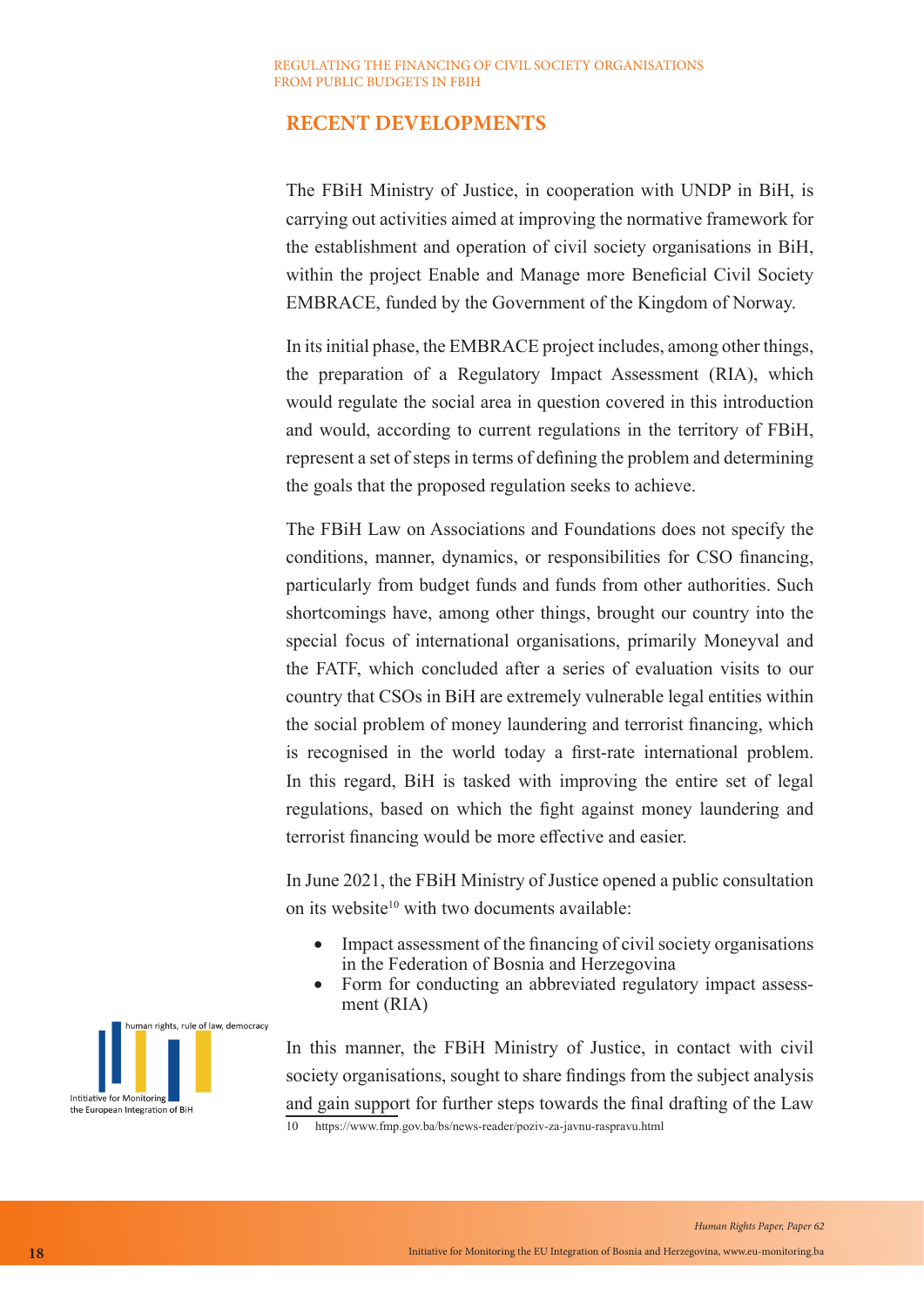on Financing Civil Society Organisations in the FBiH through direct communication, comments, proposals or suggestions.

In response to the FBiH Ministry of Justice's invitation for a public discussion, the Centre for Civil Society Promotion invited associations and foundations to an online public discussion held on June 10, 2021, in which 14 organisations participated, as well as Dragan Golubović, an international consultant and member of the Council of Europe's Expert Council for Non-Profit Law. The meeting concluded that the document offered for public discussion, which serves as the basis for the RIA form, is fundamentally flawed, that it does not meet the requirements for impact assessment in any segment, and that it should be withdrawn from public discussion and replaced with a new document that meets all prescribed requirements for regulatory impact assessment analysis. Only after this document has passed the public discussion, a new form for conducting an abbreviated regulatory impact assessment should be developed, as well as thorough consultations with CSOs.

Following that, UNDP and the BiH Ministry of Justice organised a focus group in July 2021 at the International Centre for Children and Youth Grbavica in Sarajevo, and the meeting's results will be made available to the legislator as an additional argument to move more decisively toward correct and transparent regulation of the subject area. It is important to underline that only after this procedure can we anticipate the start of actions related to the drafting and adoption of the recommended law.

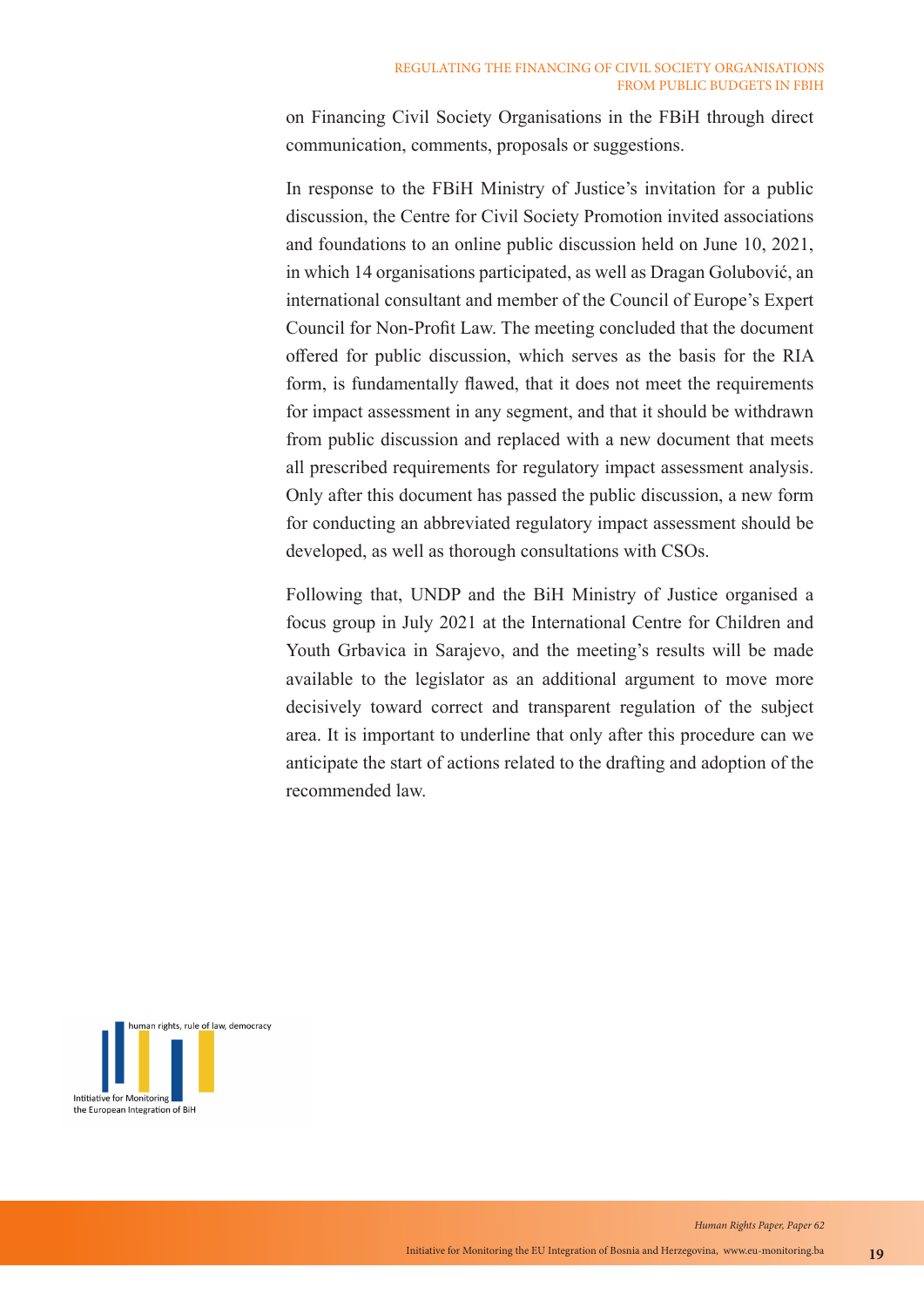## **CONCLUDING REMARKS AND RECOMMENDATIONS**

Despite the pandemic and the problems it has brought, government institutions at various levels continue to provide considerable amounts of public budget funds to associations and foundations in the FBiH. Although the institutions have mainly improved the system of allocating, monitoring, and controlling the intended use of funds, this area remains insufficiently regulated. Monitoring the results and effects of funded projects, as well as the transparency of the entire process of allocating funds through grants to associations and foundations, is a particular shortcoming.

The lack of political will to systematically address the issue of financing civil society organisations, i.e., establishing clear criteria for the allocation of funds, is also associated with political governance of the civil sector. Unfortunately, public funding for associations and foundations is often used as a tool in the service of political interests, and organisations funded in part from public budgets face additional risks in terms of political dependence, impaired legitimacy and reconsideration of all activities in the community.

Furthermore, a major challenge is the general disorder and incoherence of the databases of associations and foundations, and the databases/ registers available to the public often contain inaccurate and/or outdated data.

## **Recommendations:**

- Improve the classification of associations and foundations, and in particular, create a database of organisations that have received funding from the public budget, in order to better exchange information and coordinate the activities of different institutions and levels of government.
- Ensure maximum transparency of the process of allocating funds to associations and foundations.
- Improve the quality of the process of allocating grants to associations and foundations in various institutions and at various levels of government, particularly by using examples of good practice, both from BiH and other countries.
- Ensure that the grant allocation from the public budget is based on

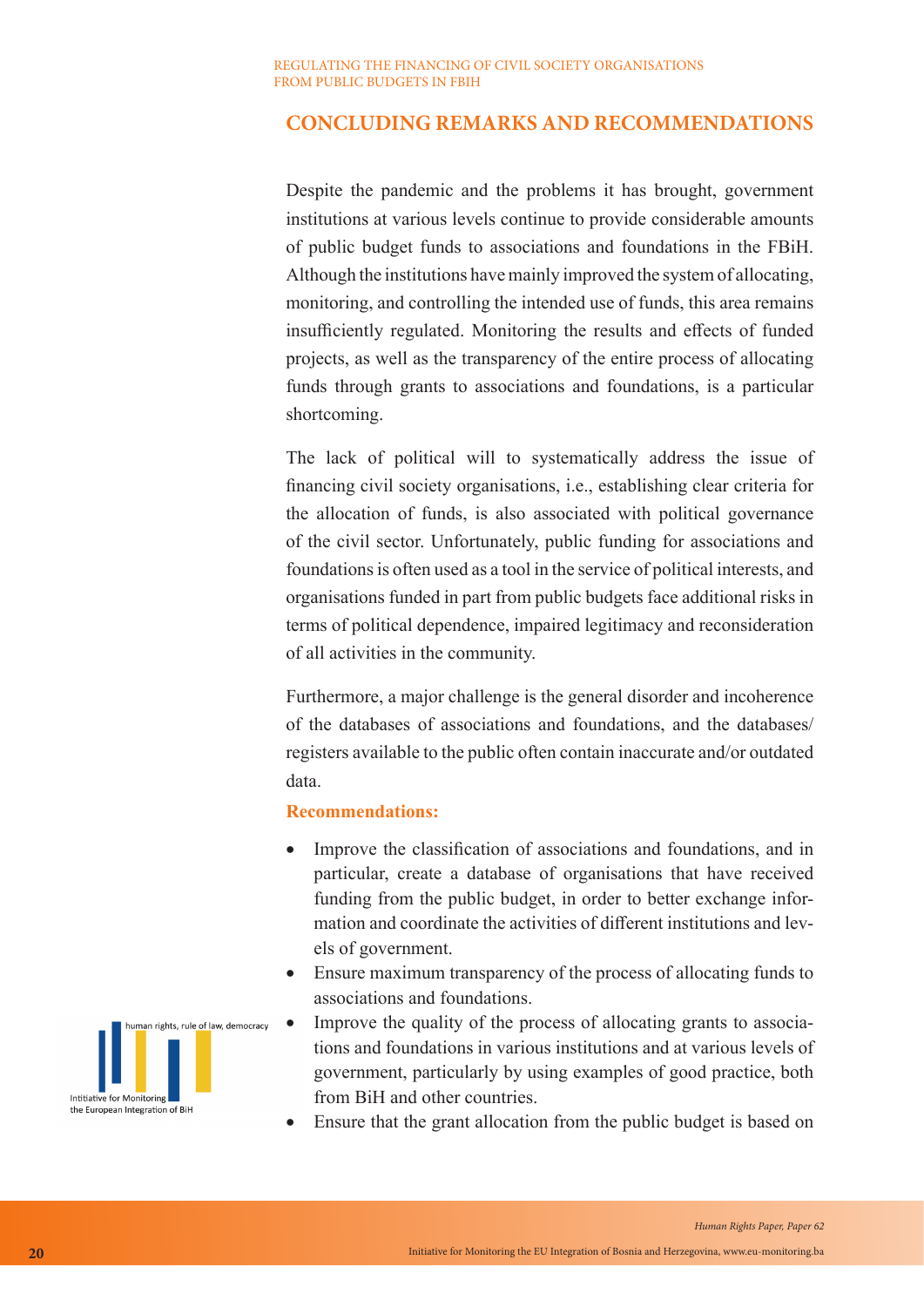clear criteria and with the use of appropriate forms that are clear and not too complicated.

- Continuously implement and improve the capacity building of ministries and civil servants who allocate funds to associations and foundations.
- Provide education for associations and foundations that are potential applicants for state budget funds.
- Better regulate the work of associations and foundations, especially with regard to financial procedures stipulated by the Law on Associations and Foundations, in order to prevent money laundering and terrorist financing. This is conditioned by the recommendations of MONEYVAL and FATF.
- Strengthen the Sector for Legal Aid and Civil Society Development at the Ministry of Justice of BiH, particularly in terms of creating an enabling environment for civil society development and coordination of various government institutions in terms of financing CSOs.
- Encourage state-level institutions to use the support of the newly established Advisory Body of the Council of Ministers of BiH for Cooperation with Non-Governmental Organisations, especially when amending existing laws and by-laws regulating the financing of associations and foundations from public budgets.
- Analyse the application of rulebooks and other by-laws regulating this area, particularly those that have recently entered into force (such as the Rulebook on Criteria for Financing and Co-financing Projects in Areas of Public Interest Implemented by Associations and Foundations at the state level).
- Promote the introduction of a mechanism for co-financing projects of associations and foundations funded by the EU or other foreign funds that need co-financing, at various levels of government.
- Improve the aspect of impact assessment of projects that have received financial support from public budgets in the fields of gender equality, the rights of persons with disabilities, environmental impact, etc.
- Further regulate the allocation of funds to organisations based on their special status (sports organisations, organisations of special public interest, etc.).

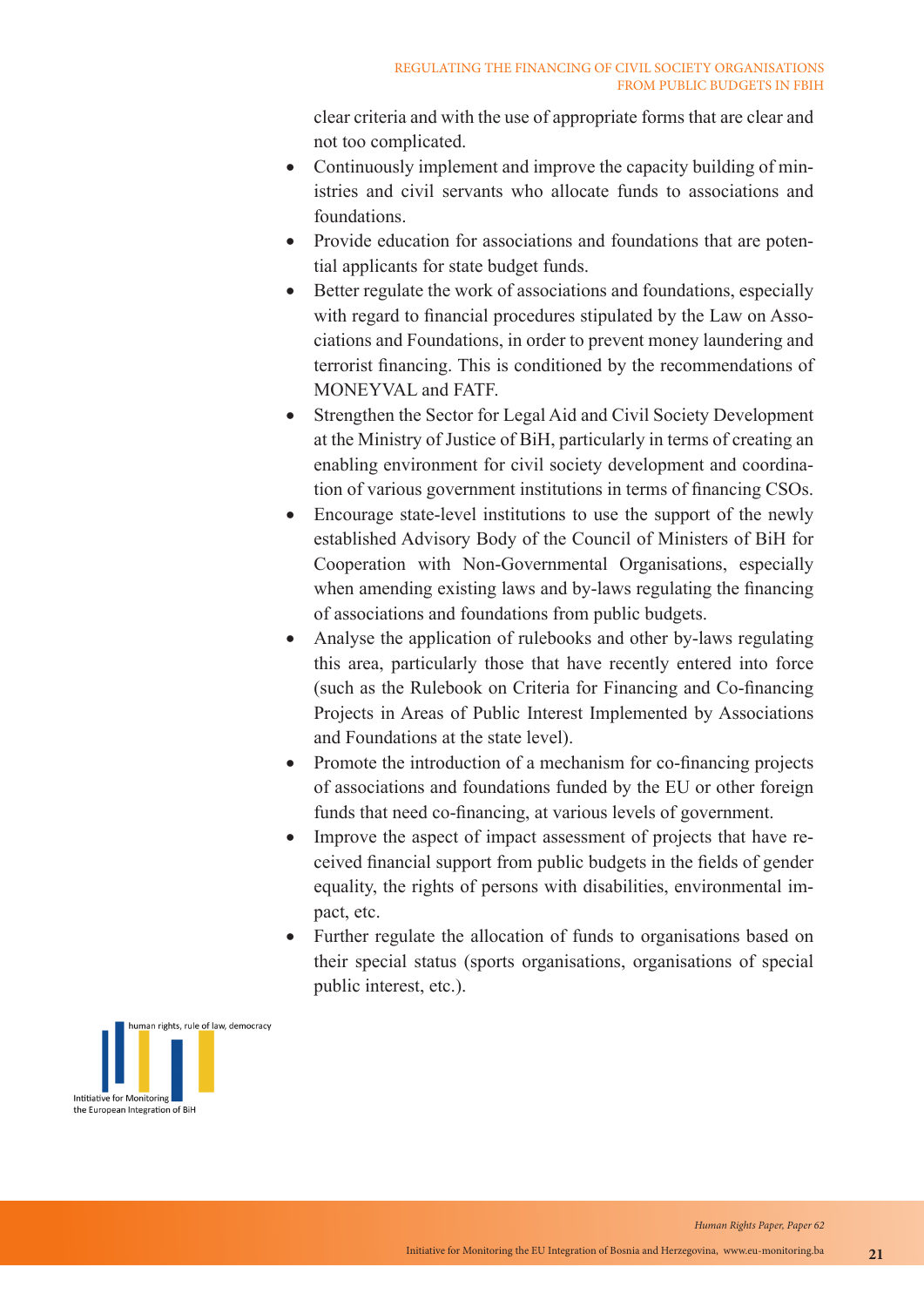## **REFERENCES**

- 1. 2020 Annual Review of Financial Performance Indicators of Associations and Foundations in the FBiH, Financial Intelligence Agency
- 2. Analiza postojeće prakse saradnje vladinih institucija sa organizacijama civilnog društva, 2015. Kronauer Consulting
- 3. Analiza pravnog, institucionalnog i fiskalnog okvira za organizacije civilnog društva u BiH, 2014. Centar za promociju civilnog društva
- 4. Analytical Report accompanying the Commission Opinion on Bosnia and Herzegovina's application for membership of the European Union
- 5. BiH Law on Associations and Foundations
- 6. Collective Register of Associations and Foundations of BiH
- 7. Decision on Temporary Financing of the Institutions of BiH and International Obligations of Bosnia and Herzegovina for January - March, April – June, and July – September, 2021
- 8. Decision on the Criteria, Conditions and Methods of Determining Veterans' Associations with Status of Special Interest and Social Importance for the Municipality of Novo Sarajevo, 2017
- 9. FBiH Law on Associations and Foundations
- 10. FBiH Law on Budgets
- 11. Finansijska podrška javnih institucija nevladinim organizacijama u Bosni i Hercegovini u 2011. godini, 2011. TACSO
- 12. Finansiranje organizacija civilnog društva iz budžeta domaćih institucija - case study
- 13. Indeks održivosti organizacija civilnog društva u Bosni i Hercegovini za 2018. godinu, CPCD
- 14. Istraživanje, "Na pola puta": Izdvajanja vladinog sektora za nevladin sektor u BiH za 2010. godinu, Fondacija za socijalno uključivanje u BiH i Centar za promociju civilnog društva
- 15. Izvještaj o poticajnom okruženju za razvoj civilnog društva 2019. CPCD
- 16. Law on the Budget of Institutions of BiH and International Obligations for 2020
- 17. Najbolje prakse jedinica lokalne samouprave u okviru ReLOaD projekta, 2020.
- 18. OPINION: Financing of Civil Society Organisations by the EU [own-initiative opinion], 2017. European Economic and Social Committee
- 19. The Monitoring Matrix on Enabling Environment for Civil Society Development, about developments in Bosnia and Herzegovina throughout 2019. CPCD
- 20. Transparentnost i prakse lokalnih vlasti pri dodjeli javnih prostora, finansiranju i drugim oblicima saradnje sa OCD, dopunjeno izdanje 2020. CCI ACED
- 21. Uporedna analiza iskustava saradnje civilnog sektora i državnih institucija i tijela u procesu Evropske integracije u Crnoj Gori, Hrvatskoj i Srbiji, 2020. CEDEM

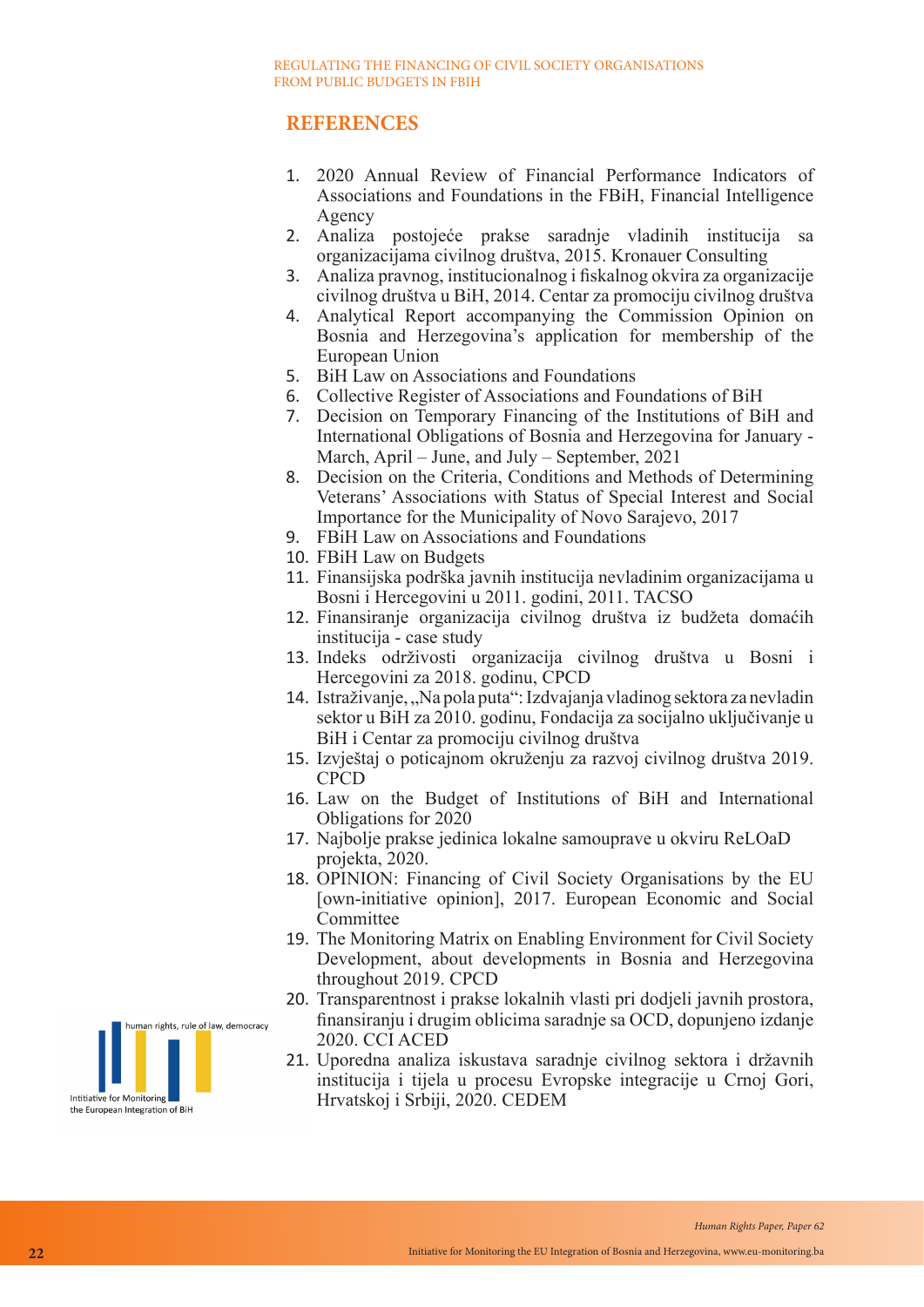## **ABOUT AUTHORS**

**Aida Daguda**, Director of the Centre for Civil Society Promotion since 2008. She has respectable knowledge of civil society in the Western Balkans region, as well as the structure and forms of international assistance in BiH. Ms. Aida Daguda has 25 years of experience in international and local civil society organisations. She is the Chairperson of the Advisory Body of the Council of Ministers of BiH for Cooperation with Non-Governmental Organisations. She is a member of the Steering Committee of the Balkan Civil Society Development Network (BCSDN). She is also the initiator of Bosnia and Herzegovina's largest mentorship programme for women, as well as other regional initiatives in the Western Balkans region. Multi-skilled and experienced in project, programme, and civil society organisation management. Aida Daguda has vast experience in creating a more enabling environment for civil society development, as well as institutional mechanisms of cooperation between government and civil society organisations in Bosnia and Herzegovina and the Western Balkans region. Committed to open dialogue, gender equality, and active involvement in decisionmaking processes.

**Dajana Cvjetković**, holds a Master's Degree in Communication and works as Programme Manager at the Centre for Civil Society Promotion, an organisation that has been working for 25 years on creating a supportive environment for the growth and development of civil society and democratic values, researching trends and analysing the status of civil society with a focus on the situation in the field of civil society organisations, their capacities, degree of quality and expediency of cooperation with government institutions. As programme manager, she is at the source of information regarding civil society activities, as well as relationships with various levels of government on a daily basis, and she cooperates with all representatives of BiH authorities and the media. She is most proud of her work with civil society organisations, particularly in the areas of professionalisation and capacity building through direct support, mentoring, grant allocation and monitoring. She is a big supporter of educational processes, particularly adult education, as seen in her involvement with the SMART Centre for Adult Education at the Centre for Civil Society Promotion.